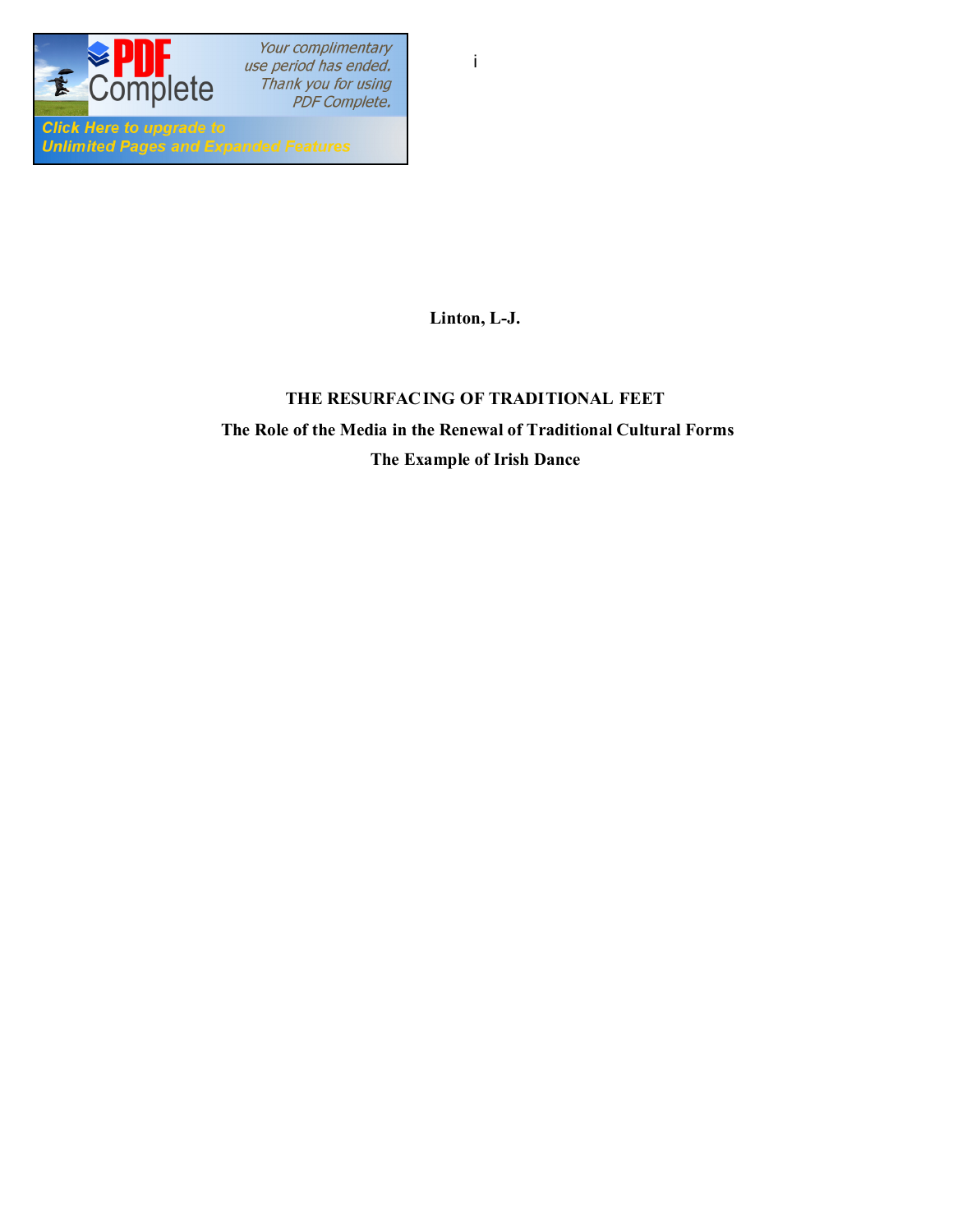

**Click Here to upgrade to Unlimited Pages and Expanded Features** 

## **THE RESURFACING OF TRADITIONAL FEET The Role of the Media in the Renewal of Traditional Cultural Forms The Example of Irish Dance**

### **Lisa-Jayne Linton**

Submitted as the long essay/dissertation component (which counts for 50% of the degree) in fulfilment of the requirements of the Degree of Master of Arts in the Department of Cultural and Media Studies, University of Natal, Durban.

December 1997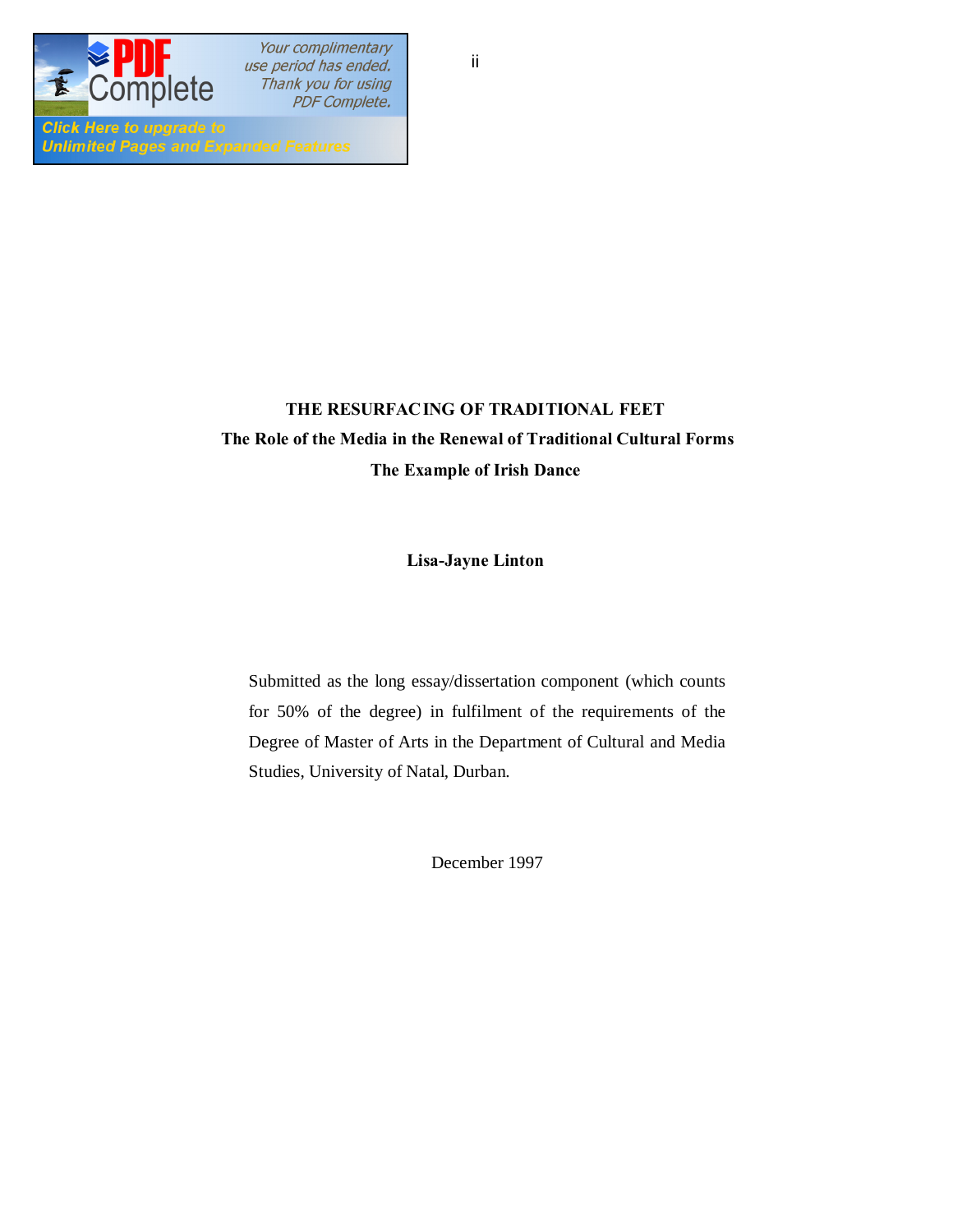

**Unlimited Pages and Expanded Features** 

#### **PREFACE**

The entire dissertation is the candidate to own original work, unless specifically indicated to the contrary in the text, and has not been submitted to any other university.

The financial assistance of the Centre for Science Development (HSRC, South Africa) towards this research is hereby acknowledged. The opinions expressed and conclusions arrived at are those of the candidate, and are not necessarily to be attributed to the Centre for Science Development.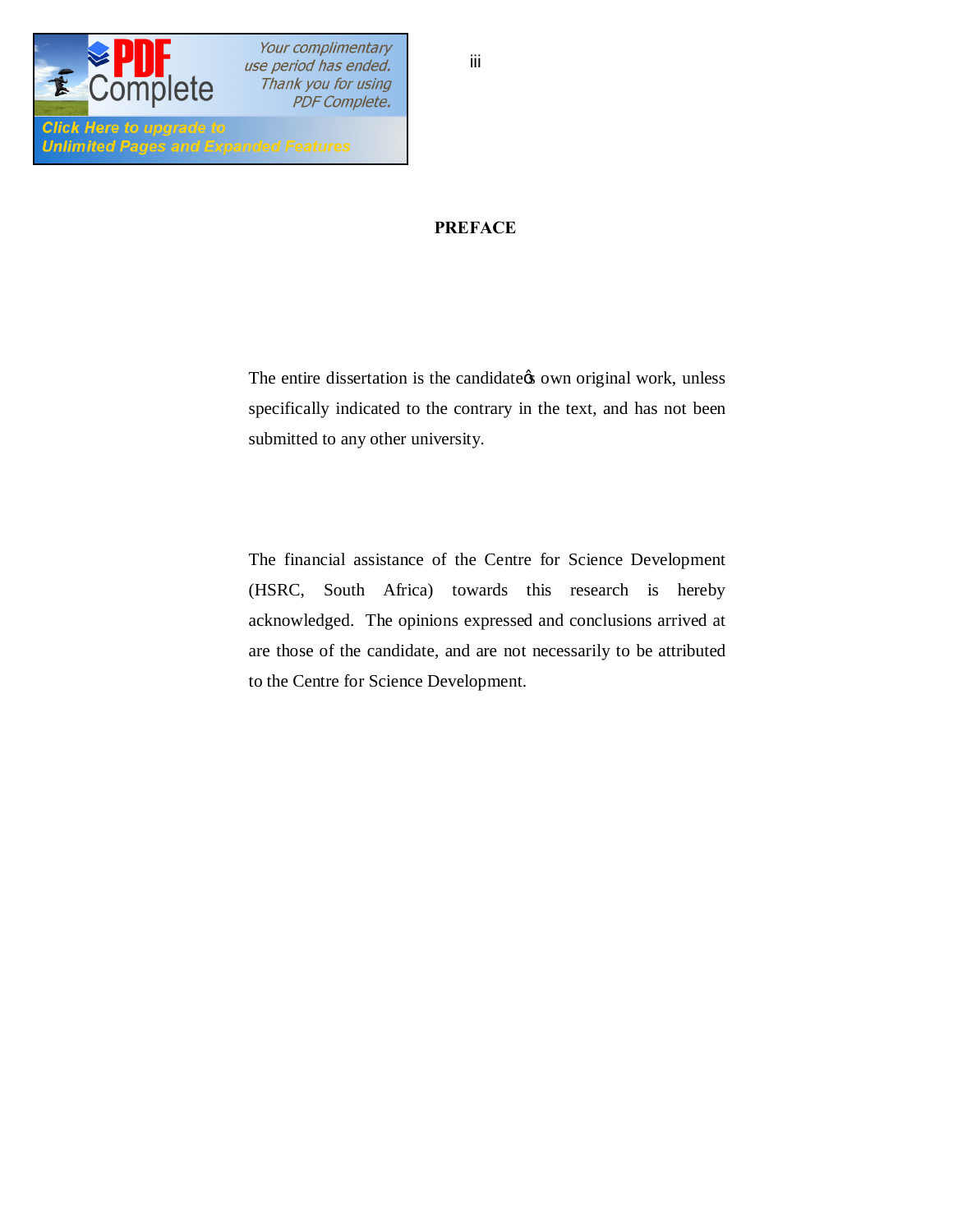

**Click Here to upgrade to Unlimited Pages and Expanded Features** 

#### **[Abstract](http://www.pdfcomplete.com/cms/hppl/tabid/108/Default.aspx?r=q8b3uige22)**

This essay is an examination of John Thompson $\alpha$  articulation of the  $\ddot{\text{o}}$  mediazation of tradition" (180) from his book *The Media and Modernity* (1993). He identifies the double-edged nature of the media to contact with traditional practices and asserts that even though the media is a destabiliser of traditional practices, it can also alternatively provide the very means for their enhancement, both within and outside of their contexts of origin. The paper examines this theory with specific reference to traditional Irish dance. The renaissance of traditional Irish dance in the years 1994-1997 can be contributed almost exclusively to the ubiquity of the media. The filming of the Irish step-dancing production *Riverdance : The Show* and the subsequent communication and transmission primarily through televised and videoed displays of performances to a global audience, has assisted in the renewal of this dance form.

> (P)rophecy has accompanied the arrival of most every new communication (Jones :1995:2).

But all the while Irish dance was biding its time (Brophy :1997:9).

In our electronic Baudrillardrian world of the hyper-real, where copies exist without originals, signs have become detached from referents, and  $\tilde{\alpha}$ computer-mediated communities  $\ddot{\text{o}}$ (Jones :1995) are a startling reality, the decline of traditional practices as theorised and predicted by classical social theorists writing on processes of Modernity, would appear to be an obvious end-result. However, the contraction of space and time, tendencies towards accelerated globalisation, and the concomitant disruption of marked frontiers, has by no means elbowed out  $\text{ifradition}\phi$  from our post-modern techno-cultural picture. Teleconferencing, e-mail, the Internet, as well as the more-established media of radio, print, television, and the photograph, have far from assisted in the envisaged "eradication of cultural difference  $\ddot{\text{o}}$  (d $\phi$ Agostino and Tafler :1993:47) and the entropy of traditional forms. Rather, with the post-war proliferation of mass media products and a pre-millenial scenario of the world media-panopticon, the increased  $\ddot{\text{om}}$  diated visibility (Thompson :1993:5) of all aspects of life, has resulted in the resilience of many traditional cultural forms aided, by extension, in their commodification. Nowhere is this more palpable than in the current (1994-1997) renaissance of traditional Irish music and dance, both internationally and locally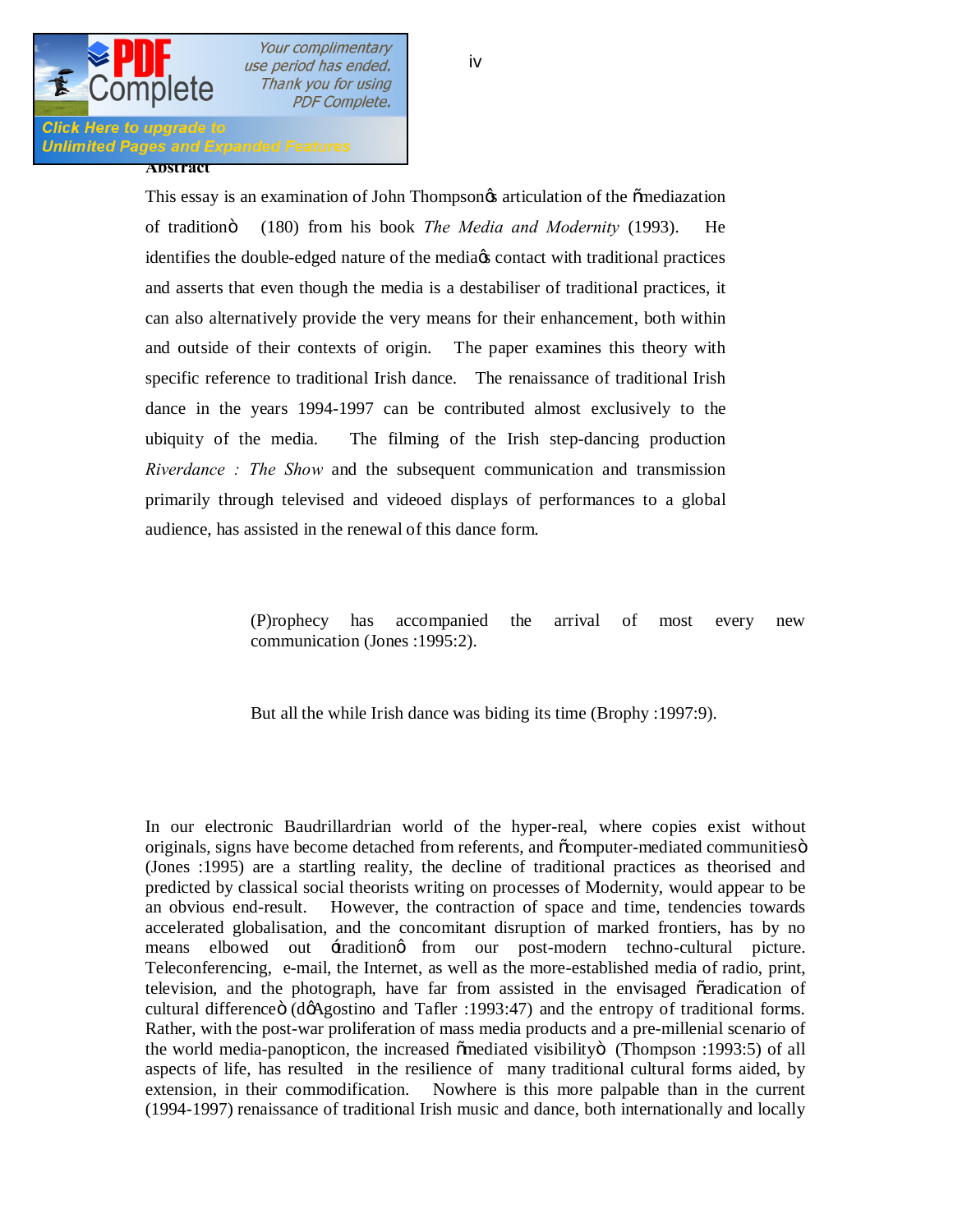

**Unlimited Pages and Expanded Features** 

Click Here to upgrade to<br>Helimited Range and European Features worldwide audience through the Irish step-dancing stage

With promotional clips on the David Letterman talk show; hilarious mimicry of dance style by sitcom comedienne Ellen Degeneres at the 1997 Grammy Awards Ceremony which was televised live to 170 countries and a global audience of 1,5 billion (http://riverdance.com); parody of the central dance piece by a family of aliens on the American sitcom 'Third Rock From The Sung and outright derision as a mail order video purchase in British magazine *The Face* (February 1997) under their  $\delta$ Catalogue of Horrors $\delta$  (36); the ubiquity of commentary on this show would appear to mark it as a formidable cultural export and as the primary contemporary transmitter of Irish culture. Indeed, since its inception in 1994 when it was just a seven minute single dance sequence performed on a live television show broadcast to  $\ddot{\text{oh}}$ undreds of millions around the worldö (Brophy :1997:9), *Riverdance* has inspired the erection of several Internet sites dealing with Irish history, dance and culture in general, and in South Africa, the establishment of an Irish Dance Commission (to be effected in January 1998). Furthermore, in the process it would seem that this show has become an unwitting site of Irish nationalism in its presentation, through music and dance, of an  $\ddot{\text{o}}$ allegory for the history of Ireland and its people from the dawn of civilisation to the presento (Smyth :1996:82). For a nation whose history consists of a succession of brutal political and cultural oppressions, this show has become a tool of cultural empowerment.

Quite striking about this renewal of Irish culture is that it has occurred primarily through the televised display of dance. The nature of dance is such that it is ephemeral - the same performance can never be repeated. However, technical media allow for reproduction,  $\delta$ for the production of multiple copies of a symbolic form (Thompson : 1993:20), and can thereby unlock a traditional form from its fixed geographical locale and national context of origin, as well as provide the storage space for it to become an historical document. It is doubtful whether this proliferation and reaffirmation of Irish dance throughout varied countries could have occurred - on the large scale that it has - outside of a context of global media circulation.

This paper will examine John Thompsongs (1993) articulation of the omediazation of tradition (180), using *Riverdance : The Show* as an example of the way in which the media, although strongly perceived as a destabiliser of older ways of life, can, on the flip-side, provide the forum for the resurfacing and legitimation of traditional cultural forms, and thereby facilitate the bolstering of national identity.

#### **MODERNITY, TRADITION, THE MEDIA**

Not all televangelists are American. The Ayatollah Khomeini used the media with Hollywood finesse. Indeed, the Islamic Revolution would have been impossible without TV (Taylor and Saarlinen :1994:4).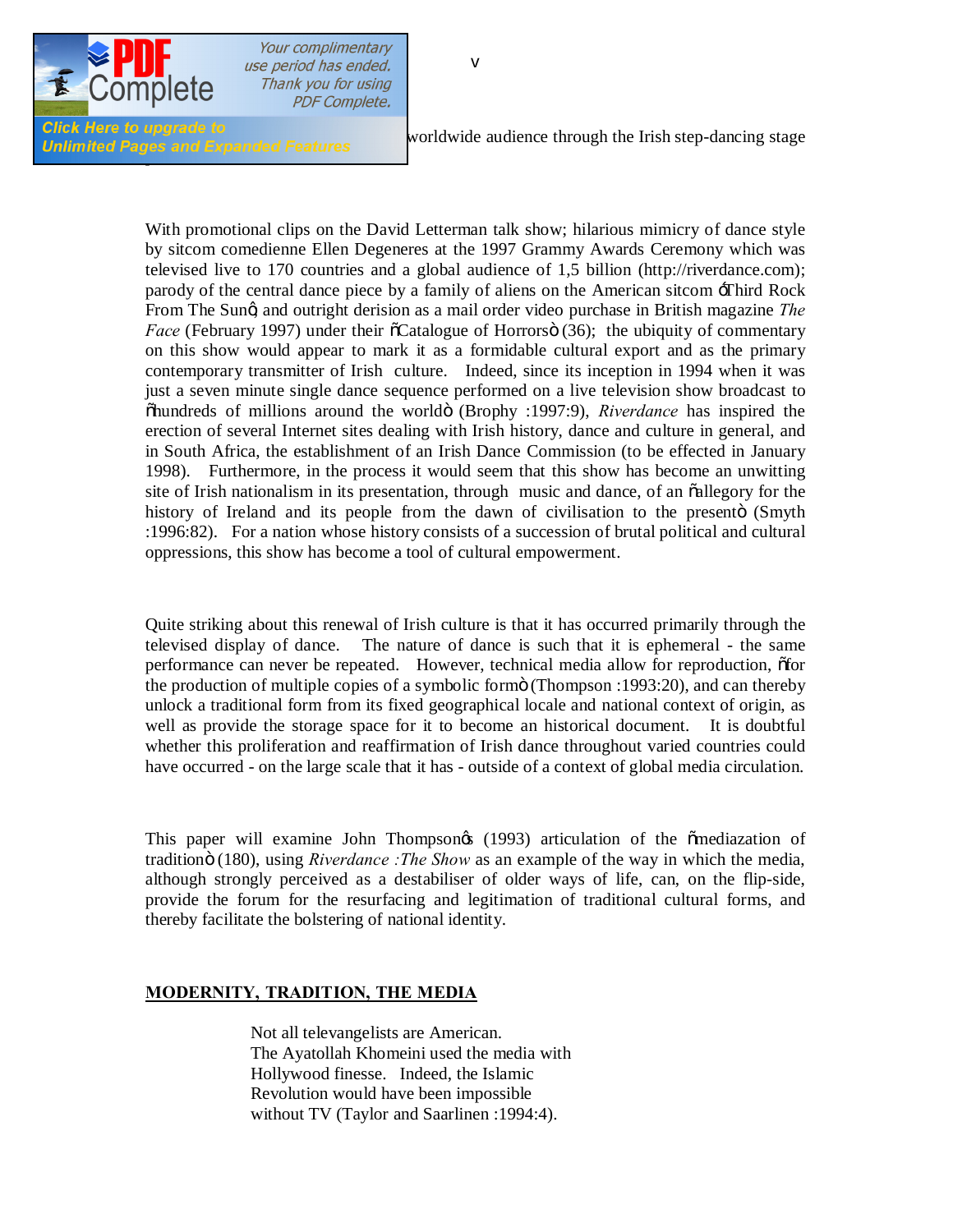

Click Here to upgrade to<br>
Unlimited Pages and Expanded Features and the economic history of Max Weber, to the heteenth and early twentieth centuries, a recurring

> premise has been prevalent throughout:- With the advent of Modernity and the progression of industrial capitalism, there would be an otrreversible decline in the role of traditiono (Thompson :1993:179). The mutation of known boundary markers brought on by this emergence of capitalism would, it was held, lead to a collapse of the traditional practices, anchored onto the familiar grids of space and time, that historically had lent understanding to the support structures of kin and neighbour. This assumption manoeuvred its way into the modernisation theories posited by the communication-for-development scholars (Lerner, Pye, Rogers) of the 1950s and 1960s. Developed specifically to bring the industrially underdeveloped Third World countries of Africa, Asia and Latin America, in line with the First World nations of Europe and North America, the dominant communication paradigm of 'development-modernisation', held that there should exist a rigid dichotomy between traditional societies and their modernised successors. After mechanisation and industrialisation, the residue of traditional practices into the middle of the twentieth century could therefore, according to these development initiators,

> > only be understood as a return to the past, a refuge for backward souls, a refusal to give up something that is doomed to disappear (Thompson :1993:183).

Accepted by these scholars was the notion that the mass media would assist in this bipolarisation of the traditional and the modern society, by challenging the existing patterns of social interaction - the interpersonal communication - which usually forms the fabric of a traditional practice.

Mass media produce and transmit symbolic forms which, in order to be omeaningful phenomena, need to be transmitted within a social context from producer to receiver (or consumer) ö (Tomaselli : 1994:125). Mass communication allows for the fixation, reproduction, institutionalization, and time-space distansation of symbolic goods (Tomaselli :1994). The fixation of symbolic forms initially referred to print media's capacity to store information,  $\tilde{\sigma}$  be preserved for subsequent use (Tomaselli :1994:125). Here, information consumption need not be instantaneous:-  $\tilde{o}A$ newspaper i does not need to be read/consumed immediately inconsumed in 1994:125). Thus, production and consumption can occur across different locations of time and space. With fixation, and the subsequent technological innovations which produced the -durability of these fixed symbolic forms, the reproduction of symbolic goods could occur. Once tied into institutions which  $\tilde{\alpha}$  seek to exploit new opportunities for the fixation and reproduction of symbolic formsö (Tomaselli :1994:125), 'commodification' of these forms was made possible. These aspects of the media meant that under Third World conditions, media could weather down the need for the intensive face-to-face interactions existent in traditional societies - one of the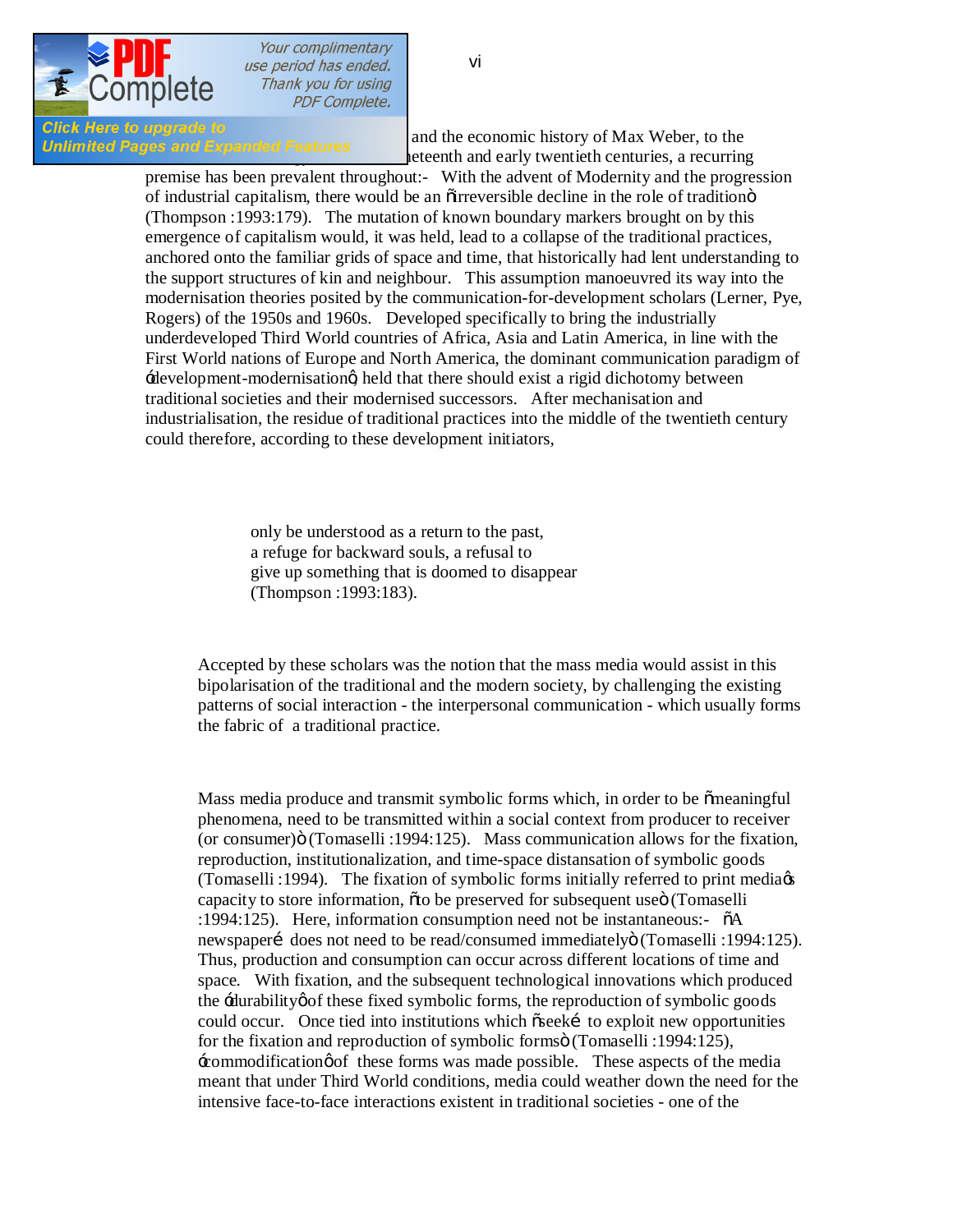

**Click Here to upgrade to**<br> **Unlimited Pages and Expanded Features** aditions are transmitted. This element of media<br>
aditions are transmitted. This element of media boon to modernisation scholars who realised that the

media - specifically the media of film and television, in the production and transmission of symbolic forms - would expose people to new ideas and alternative attitudes, enabling them to envisage the adoption of an array of surrogate lifestyles. For development theorists, the specific aim was to encourage the relinquishing of those ways of life grounded in tradition that would pose as obstacles to modernisation. A contemporary example of the media tability to catalyse change as latterly described occurred in China in the late 1980 $\alpha$  when, through local and international television broadcasts, the people were

encourag(ed) to question traditional values and official interpretationsí By itself, this certainly did not bring about the audacious demonstration at Tiananmen Square, nor did it determine the course of the subsequent confrontation. But in the absence of television, it seems unlikely that the events of Tiananmen Square could have unfolded in the way they did (Thompson :1993:178).

 Under this main communication paradigm, the mass media were believed to contain a  $\tilde{\text{ostrong}}$  pro-developmento (Melkote :1991:149) bias and could act as a modernising implement. Here, development only was viewed quite generally as  $\pm$ mproved living conditions of However, this understanding of  $\pm$ development was formatted within a Western perspective which contained strong  $\div$ economic $\phi$  overtones. Western scholars shifted the blame for the industrial underdevelopment of traditional societies onto the traditional individual<sub>*is*</sub> unwillingness to change - to abandon traditional ways of life. Because economic improvement is measurable - measured by the rate of growth of output (GNP) - and an individual is psychological, emotional and spiritual well-being is not as easily assessed, the latter factors are often sidelined or ignored completely when theories are advanced . In 1970 however, the United Nations Heritage Conservation (UNV) - a subsidiary association of the United Nations & General Assembly - was established to concentrate on the conservation of cultural heritage. This association recognises the importance of the preservation of cultural heritage. The programme is reason for existence is the following:

> Cultural heritage is for every people part of what they are. If it is lost by neglect, they are diminished; if lost by force, they are uprooted. Security of the home as the focus of our culture and safety of the books, music, dance,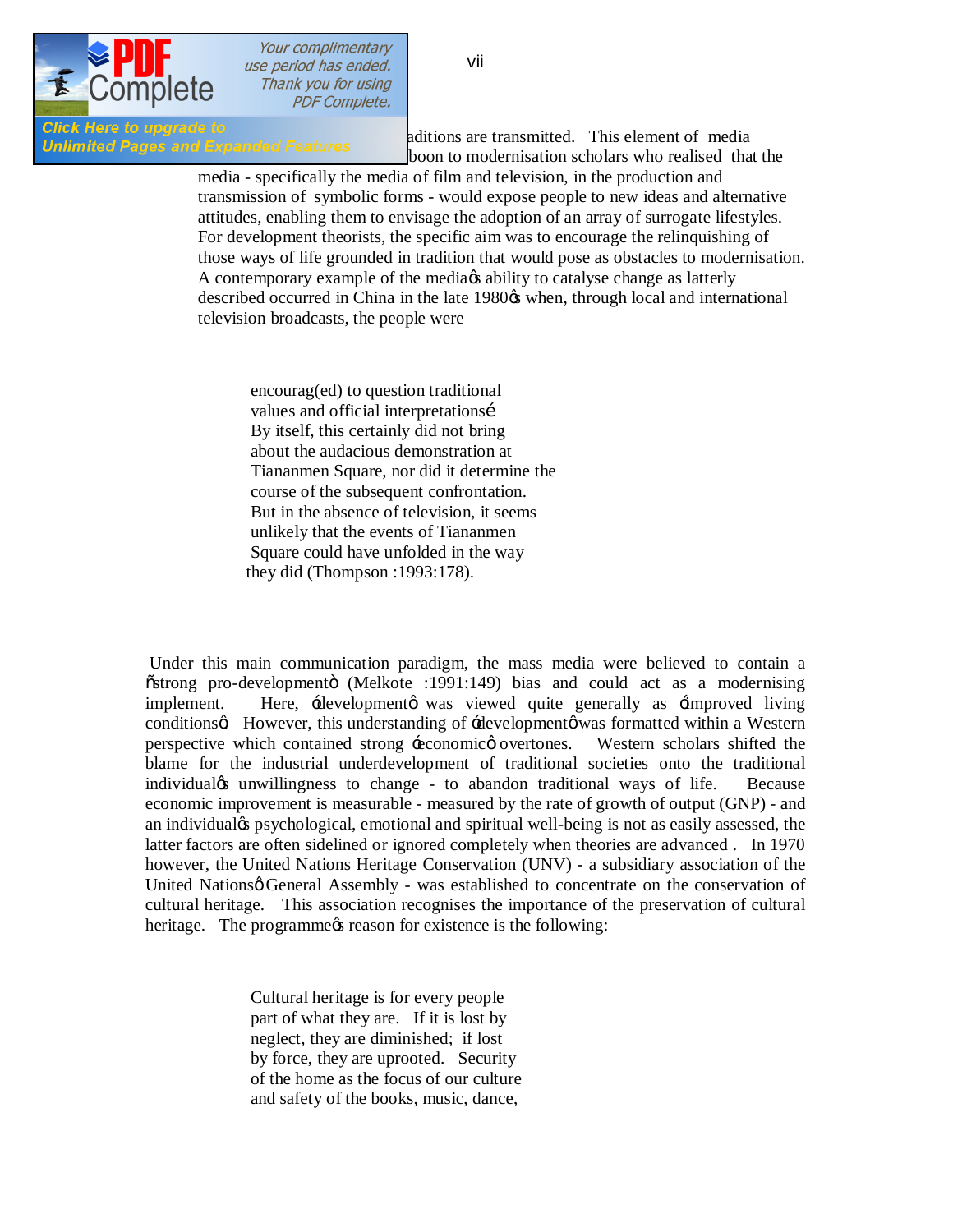

viii

**Chen Here to upgrade to**<br>**Unlimited Pages and Expanded Features** and account that the ecurity, vital to

> stability and development (http://www.unv.org/projects/chv.html).

Robert White has pointed out that social theory has fairly systematically refused to examine  $\pm$ culture  $\phi$  as pivotal to an individual  $\phi$  life.  $\pm$ Culture  $\phi$  is the way in which people understand and make sense of their worlds. Integral to any culture are the traditions that contribute to its composition. However,  $\tilde{o}(c)$  ulture implies meaning and subjective values. Culture comes too close to the metaphysical foundations of society to be taken seriouslyö (White :1994:4). The genesis of traditions in any one village, region, country or nation, occurs for a reason. They do not appear simply as superfluous details that serve only to aestheticise and accessorise life:

> people know *their* way of doing things; they know a customary mode of thought and performance. They do not necessarily value it simply because it is traditional but because it suits them. It developed, after all, to meet their own requirements and conditions, and, if those requirements and conditions remain, theirs is the most practical means of doing whatever is required - until they can be convinced by means other than those of mere proof that it is not so (Cohen :1982:5).

Indeed, proving that an ascetically non-traditional way of life was preferable, was what communication scholars in the fifties and sixties set out to propound in order to encourage modernisation. However, the importance of traditions - not only at the village and rural levels, but in the cities of intense modernisation - was underestimated by many academics, whose scholarly discourses were bound up in Western Cartesian dualisms that deal in processes of 'hierarchising' and essentialising binarisms. These dualisms were obviously reflected in the modernisation paradigm to belief that there should be a sanitary split between traditional and modern society.

The conviction that modern times would result in the decline of tradition,

is a view that has been revitalised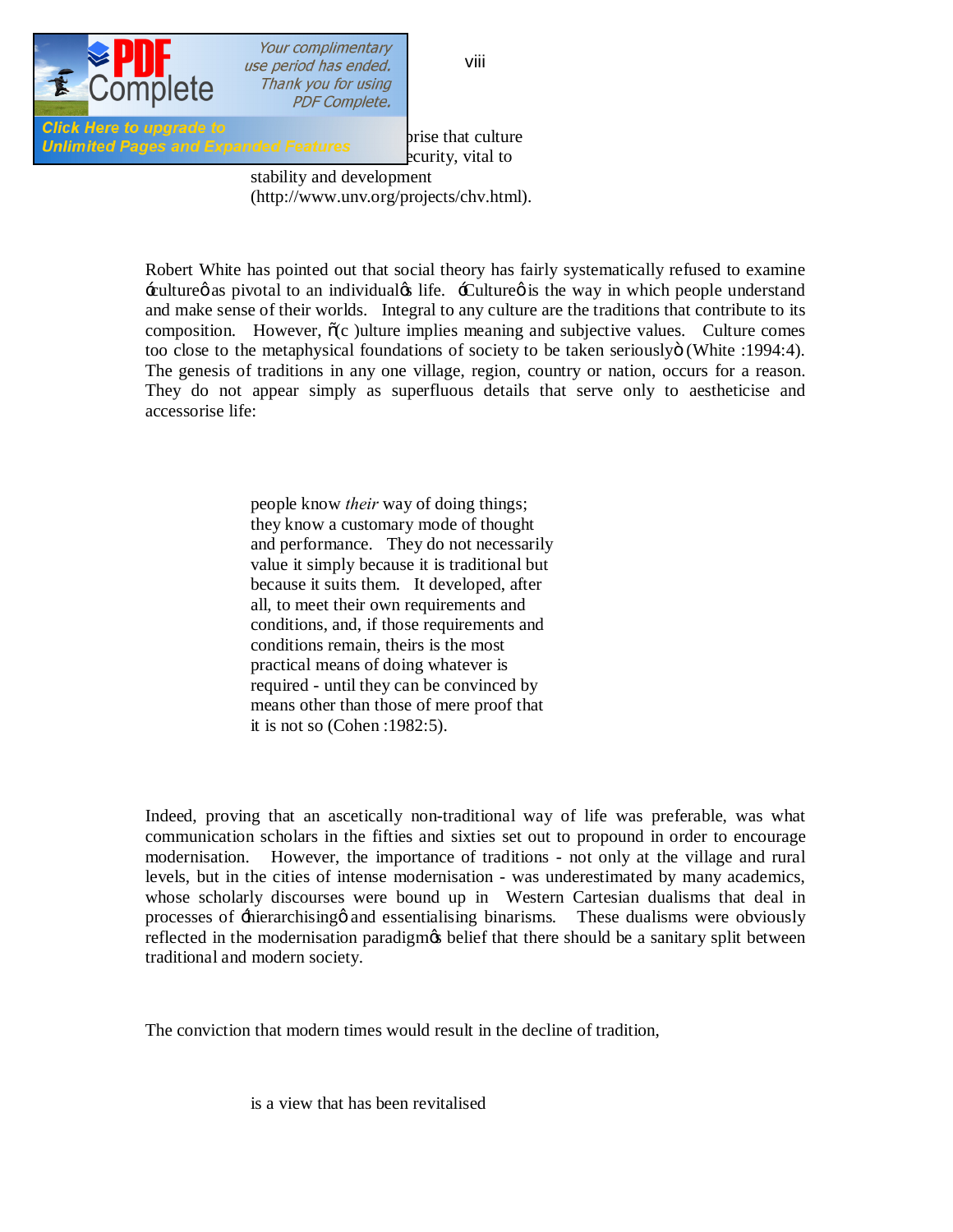

ix

Unlimited Pages and Expanded Features the it in a more

heorists who contend that the development of modern societies involves a process of  $\div$ detraditionalisation $\phi$  (Thompson :1993:179).

While it is held that the media of high technology can destabilise traditional practices, religious and local forms of expression, it is õmediazation " (Thompson :1993:180) frees traditions from fixed sites of space and time, and creates an arena for diverse cultural encounters. When cultures  $\pm$ ub up $\phi$  against one another, an awareness of difference is heightened, and often spurs a desire to retain that very difference which separates one culture from another.

> Contact between traditions can also give rise to intensified forms of boundarydefining activity. Attempts may be made to protect the integrity of traditions, and to reassert forms of collective identity which are linked to traditions, by excluding others in one  $\alpha$  midst (Thompson : 1993:205).

These outcomes and the desire to retain traditions, even in Western society, had not been foreseen by the earlier communication scholars, many of whom had been influenced by Social Darwinism:- Social development is evolutionary, and more importantly, universal. Thus, all societies should be on the same development trajectory.

#### **Tradition**

If traditions were bound to be swept aside by the development of modern societies, then why do traditions - including religious beliefs and practices - remain such pervasive features of social life today (Thompson :1993:183).

A broad definition of  $\pm$ radition $\phi$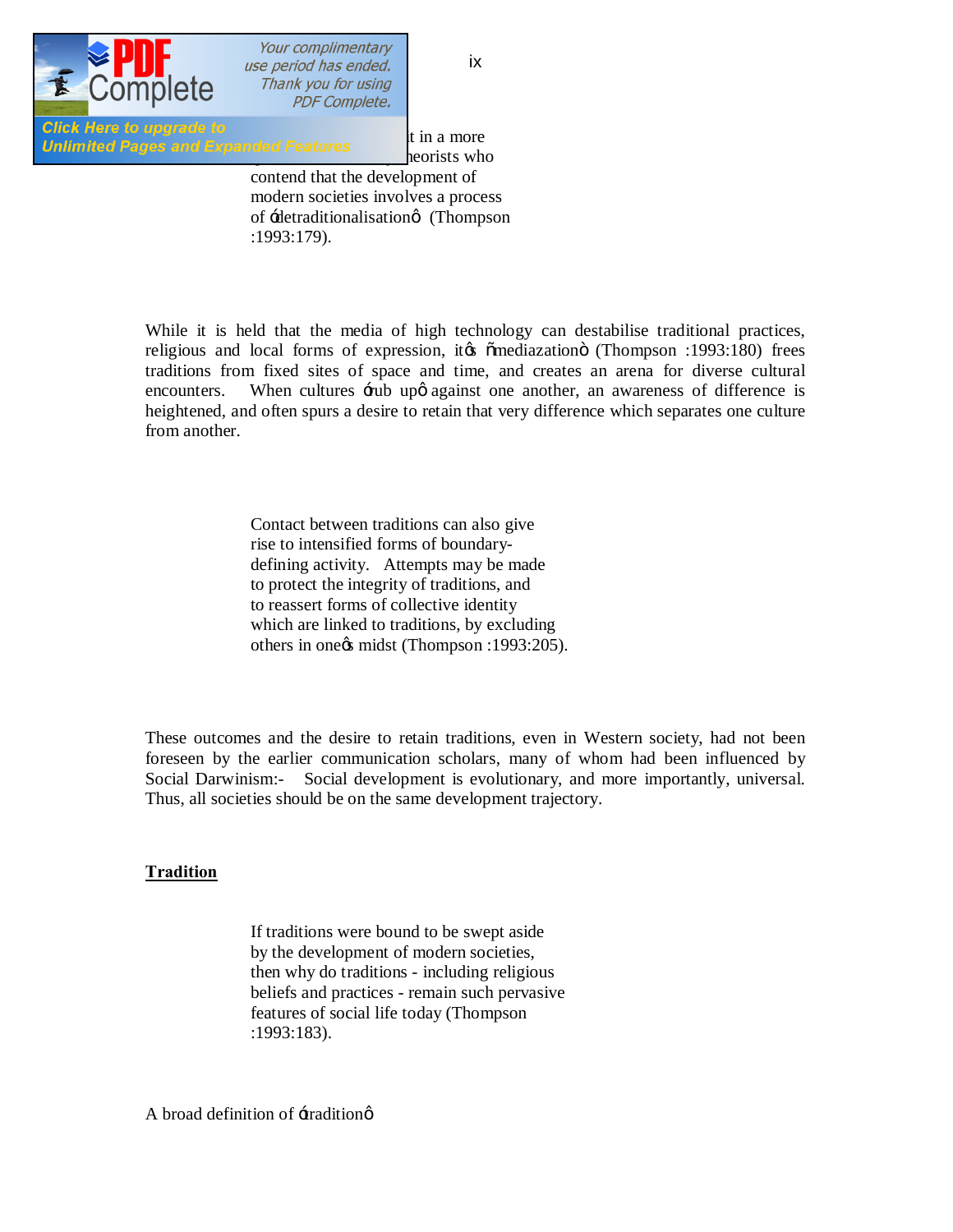

**Click Here to upgrade to Unlimited Pages and Expanded Features** 

> is taken to mean a set of practices normally grounded by overtly or tacitly accepted rules of a ritual or symbolic nature, which seek to inculcate certain values and norms of behaviour by repetition, which automatically implies continuity with the past (Hobsbawm and Ranger :1993:1).

In daily usage, tradition evokes ideas of  $\pm$ changelessness  $\pm$  authority a that which is of an enduring and unmodified nature. However in The *Invention of Tradition* (1983), Eric Hobsbawm underlines the malleability of traditions, their potential for rearticulation precisely because of their grounding property of  $\exists$ invention $\emptyset$ . Hobsbawm draws a distinction between 'custom' and 'tradition', the two of which are often conflated. Custom is that which is a repeated action and often serves as a basis out of which laws emerge. Custom maintains a tenacious lock into  $\delta$ so-called traditional societies (Hobsbawm and Ranger :1983:2) where it is held to serve as a context for the justification of specific acts. Hobsbawm provides a practical illustration of the difference between the two:

> $\pm$ Custom $\emptyset$  is what judges do; tradition (in this instance invented tradition) is the wig, robe and other formal paraphernalia and ritualized practices surrounding the substantial action. The decline of  $\div$ custome inevitably changes the -tradition with which it is habitually intertwined (Hobsbawn :1983:2-3).

For my purposes however, I will be appropriating John Thompsongs (1993) spacious definition of tradition as  $\ddot{\alpha}$  anything which is transmitted and handed down from the pasto (184) and is specific to a particular culture, community or nation, whether it be the dance, art, music, religion or traditional clothing, that form part of any culture  $\phi$  -heritage.

Most investigations into the reasons behind the staying power of traditions in a time of late Modernity or Post-Modernity, have a wide-spread disposition to ignore this  $\exists$ invented $\emptyset$  nature of traditions in the sense that they contain, in their make-up, the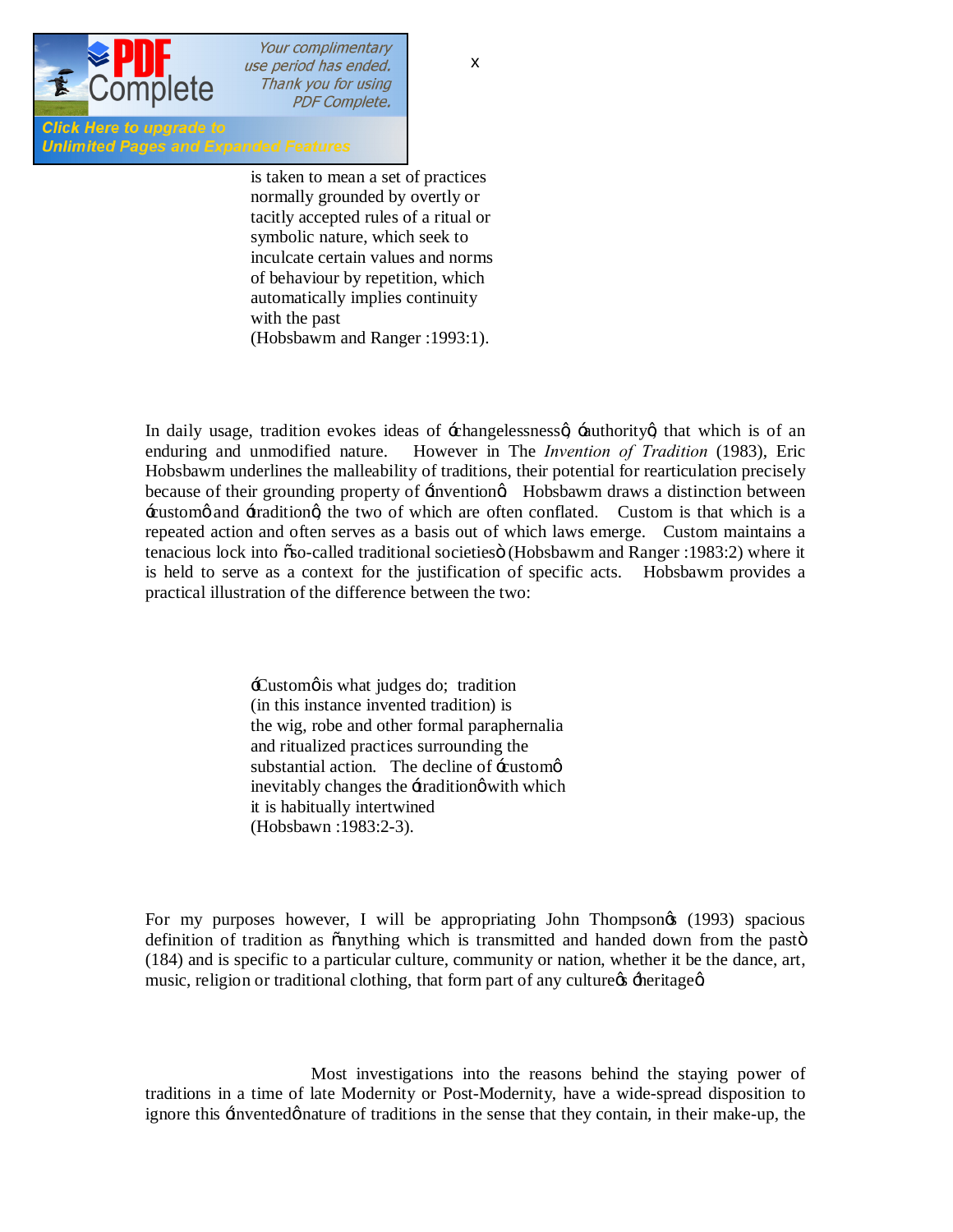

Click Here to upgrade to<br>
Unlimited Pages and Expanded Features<br>
in the close of the declined and the declined and the declined and the declined and the declined and the declined and the declined and the declined and the d mic religion has proved useful to the military who have

used it as a rallying cry for their support during times of conflict (Thompson :1993). The different faces of  $\ddot{\text{o}}$ invented tradition $\ddot{\text{o}}$  (Hobsbawm and Ranger :1983) show how openings are created for the entrance of innovations that can renew traditional values and practices, thereby restoring their utility:

> In any period of human history a culture and society are partly sustained by the tensions between that which is thought to be of value, inherited from the past, and that which is the product of energetic, dynamic and deliberate innovation (Corner and Harvey :1991:1).

Thompson outlines four fundamental aspects of tradition, explaining the ways in which traditions are of use in social life. The four sides are the  $\pm$ hermeneutic $\alpha$   $\pm$ normative $\alpha$  $\pm$ egitimation $\emptyset$  and  $\pm$ dentity $\emptyset$  aspects. These aspects are often tautly interdependent, and thus the weeding out of one from the other, often proves difficult.

The  $\pm$ hermeneutice approach to tradition views traditions as a way to furnish a culture with a framework for understanding social reality:-  $\pm$  it is not a normative guide for action but rather an interpretative scheme (Thompson :1993:184). Thus hegemonic ideologies and their associated traditions allow for the ascendancy of certain cultural values, identities, and practices, at the expense of other cultural groups, and "provide the frame for defining cultural competency (White : 1994:2). In this vein, traditions tend to yield a backdrop against which the singular and the deviant can be measured. In a scenario of divergent cultural encounters within a physical setting, one culture - or traditional practice - usually attains dominance and assumptions are then made about national identity for example, based on the  $\tilde{\text{e}}$ assumed superiority (Corner and Harvey :1991:12) of the dominant culture. - the  $\ddot{\text{o}}$  interpreting community $\ddot{\text{o}}$  (Hansen et al :1991:209). This then results in monopoly of definitions, and productions of images and representations of the marginalised cultural Other, by the dominant culture which purports to present an accurate description of reality. An example of this  $\pm$ uthority of cultural stance can be seen in

> the assumed superiority of the values of white, western Christendom; of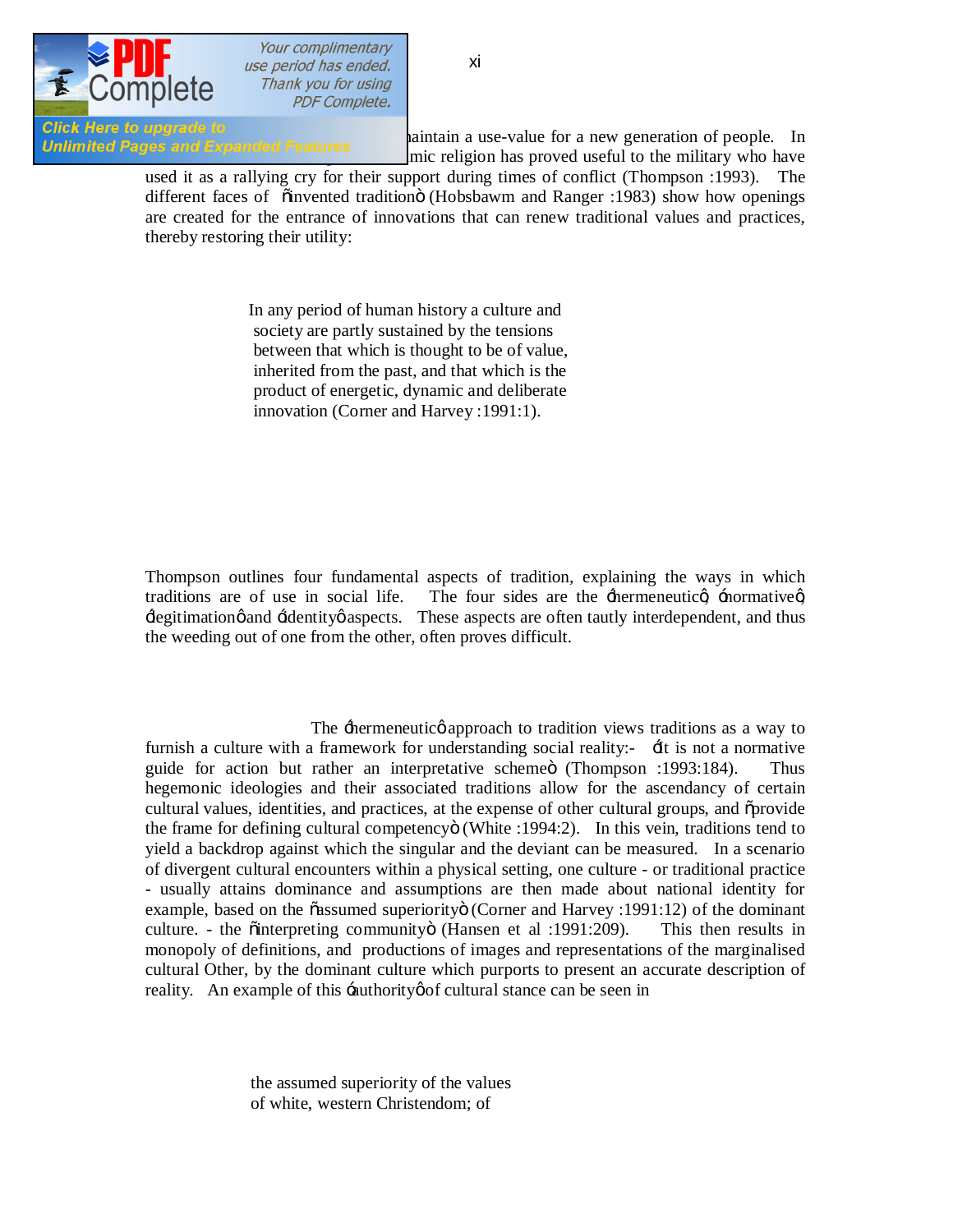

xii

Enck Here to upgrade to<br>Unlimited Pages and Expanded Features Scotland over omen: of the

> metropolis over the regions (Corner and Harvey :1991:12).

This -assumed superiority often strengthens a nation is resolution to hold onto its inheritance:- In the late nineteenth century, resistance to British rule in Ireland "became increasingly militant i Douglas Hydei who was later to become the first President, formed the Gaelic Headquarters in 1893 to promote Irish language, music and dance in tandem with the struggle for independence $\ddot{\text{o}}$  (Smyth :1996:13).

Vested interests in the continued rule of one group means that traditions can be seen to subdivide into those traditions that arise spontaneously, and those that are actually imposed. The former are regarded as -authentic traditions arriving out of the social life of the people; while the latter are viewed as -artificial since they are

> not rooted in the day-to-day lives of individuals; they are not created and sustained by them through their practical activities but, instead, are imposed on them by political elites, entrepreneurs, promoters of the tourist industry and an odd assortment of self-proclaimed guardians of the past (Thompson :1993:202).

 The subjective nature of traditions meant that they were violently rejected by the Enlightenment philosophers as explanatory frameworks. Prejudices, intolerance and superstitions, were thought to be endemic to traditional social forms. As irrational and mystificatory practices, the Enlightenment philosophers believed that the dissolution of tradition was a goal to be achieved in order to attain the full potential of human emancipation, and greater political and social understanding. Similarly, Karl Marx theorised that the corrosion of traditional forms, as met through capitalism, would reveal man's true conditions:

> By sweeping away the  $\pm$ rain of ancient and venerable prejudices and opinions $\phi$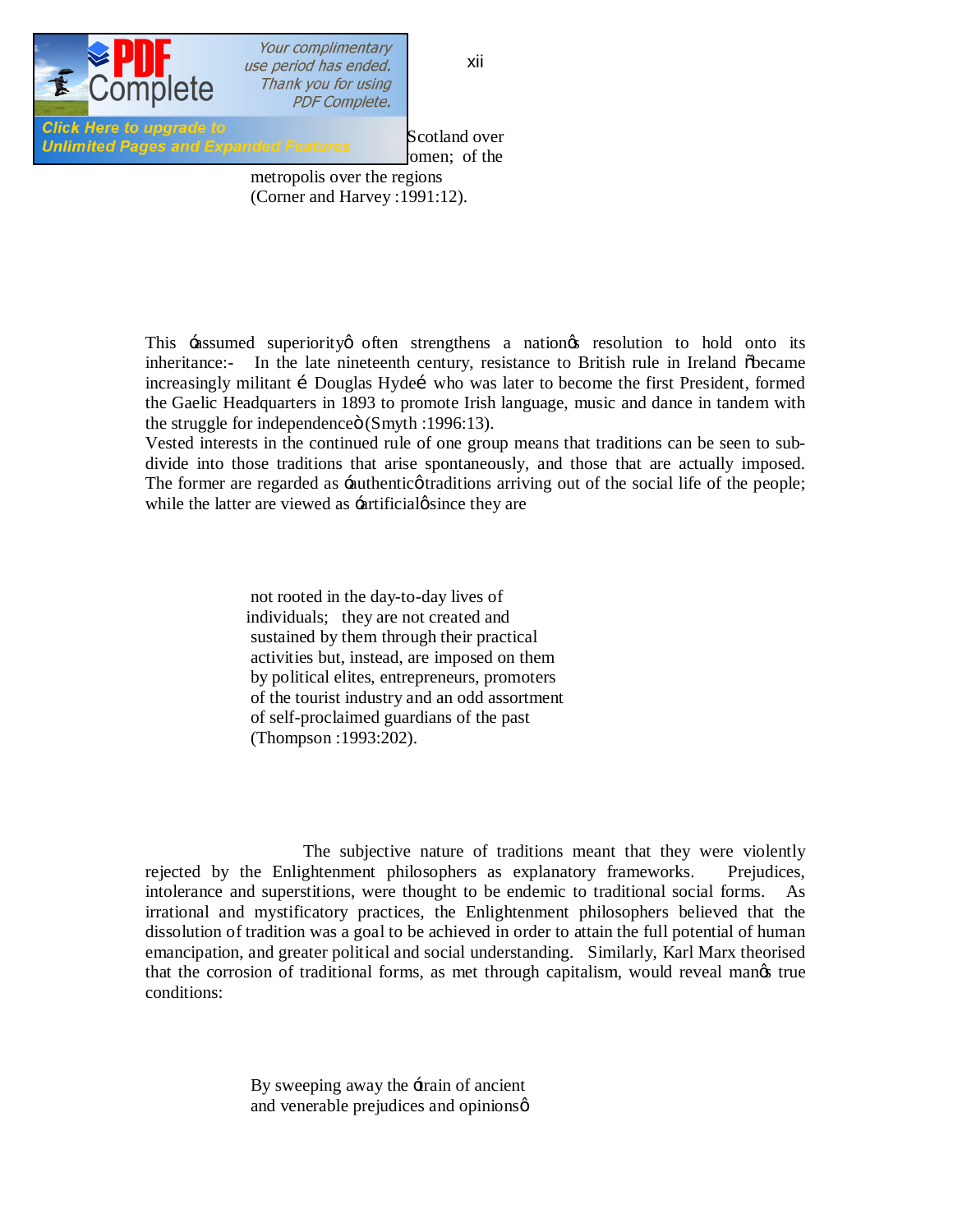

xiii

Unlimited Pages and Expanded Features Felations in the

s individuals to see their social relations for what they are - namely, relations of exploitation and prepares the way for the kind of enlightened revolutionary transformation envisaged by Marx (Thompson :1993:182).

However, as Thompson points out, by setting up the Enlightenment values of rationality, scientific knowledge, and -reason as guiding principleg against myth and tradition, the Enlightenment thinkers were merely establishing yet another tradition - a set of values -  $\alpha$  otaken-for-granted assumptions which provide a framework for understanding the world $\ddot{o}$ (Thompson :1993:185), and setting the tone for the future. While it may seem that the hermeneutic use of traditions was destroyed by Enlightenment thinking,  $\ddot{\text{o}}$  it was only because the rise of modern societies was accompanied by the emergence of a new set of concepts, values and beliefs *which appeared to some as self-evident* (Thompson :1993:194).

To add another layer to  $\pm$ radition-as-explanatory-frameworkg Thompson deals with the normative aspect of tradition. By approaching tradition in this way, it can be seen to serve as an ideal, a standard or moral code that provides historical precedents to guide actions in succeeding contexts. This means that practices often become organized - that is, they are done as a matter of routine with relatively little reflection on why they are being done in that wayö (Thompson :1993:185). Furthermore, justification for practices is attained õby reference to tradition o (Thompson : 1993:185). Reference to past times also tends to infuse traditions with a particular brand of conservatism, respect and validity.

The validity of actions performed through the exercise of power and authority, can gain affirmation through reference to traditional behaviour. This third aspect of tradition is the Hegitimation gaspect. Max Weber has pointed out that claims to legitimacy of domination can be established through recourse to three grounds:- rational, charismatic or traditional grounds (Thompson :1993). Where traditional authority is concerned:

> obedience is owed to the person who occupies the traditionally sanctioned position of authority and whose actions are bound by tradition (Thompson :1993:186).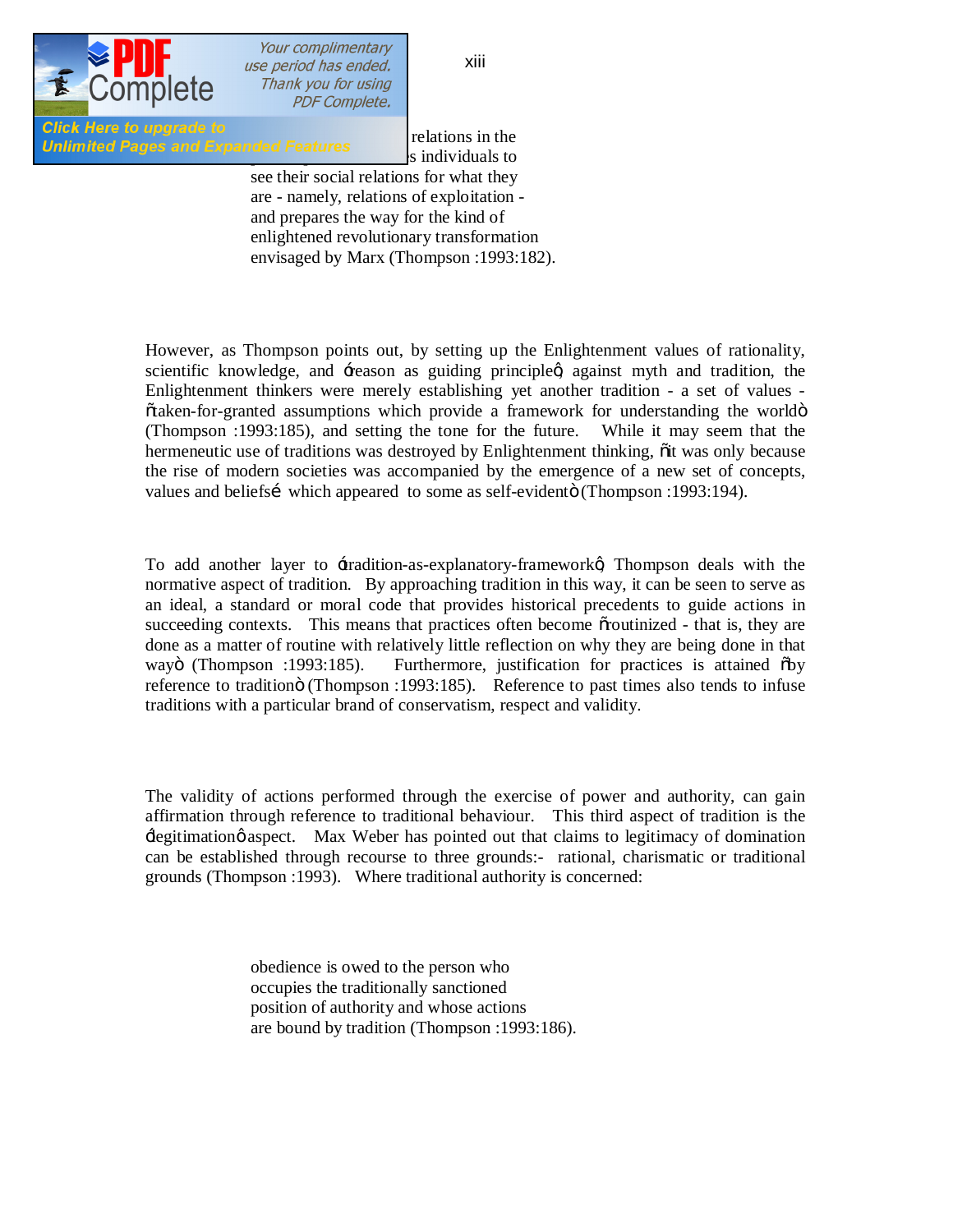

Click Here to upgrade to<br>
Unlimited Pages and Expanded Features<br>
Unlimited Pages and Expanded Features sustain relations of power which are structured in

systematically asymmetrical ways (Thompson :1993:186). In contexts of national disruption, traditions - õheritage cultureö (Robins :1991:22) - are often called upon to reinfuse the feeling of community that has been threatened. Traditions tend to shut down differences of race, class and gender, in their use of the bolstering of national identities. Britaings loss of identity as an  $\pm$ mpireg coupled with loss of credibility for the way in which the notion of Empire often manifested in racism and  $\ddot{\text{o}}$  insular nationalism (Robins :1991:23), means that Britain has sought rehabilitation by just such a call on  $\pm$ heritage $\alpha$ 

> (T)he Prince of Wales has been sensitive to 'the deepest disruptions and disappointments in the nationgs post-war experienceg and his invocation of so-called traditional and spiritual values is again intended to restore the sense of British community and confidence that has collapsed in these modern or maybe postmodern times (Robins :1991:22).

Traditions thus far can be seen to exist as guides to both social and political actions.

The final aspect of tradition is that element that relates to the formation of identities. Identity-formation through the employment of traditions can occur on two different levels: the collective and the individual:

> Self-identity refers to the sense of oneself as an individual endowed with certain characteristics and potentialities; as an individual situated on a certain life trajectory. Collective identity refers to the sense of oneself as a member of a social group which has a history of its own and a collective fate (Thompson :1993:186).

While traditions establish and nurture these two levels of identity-formation, they are basically shared practices. It would seem that it is the sense of being part of a specific social practice - of displaying traditional behaviour as a part of a particular social setting - that would foster the growth of the individual identity. This has the effect of imparting to the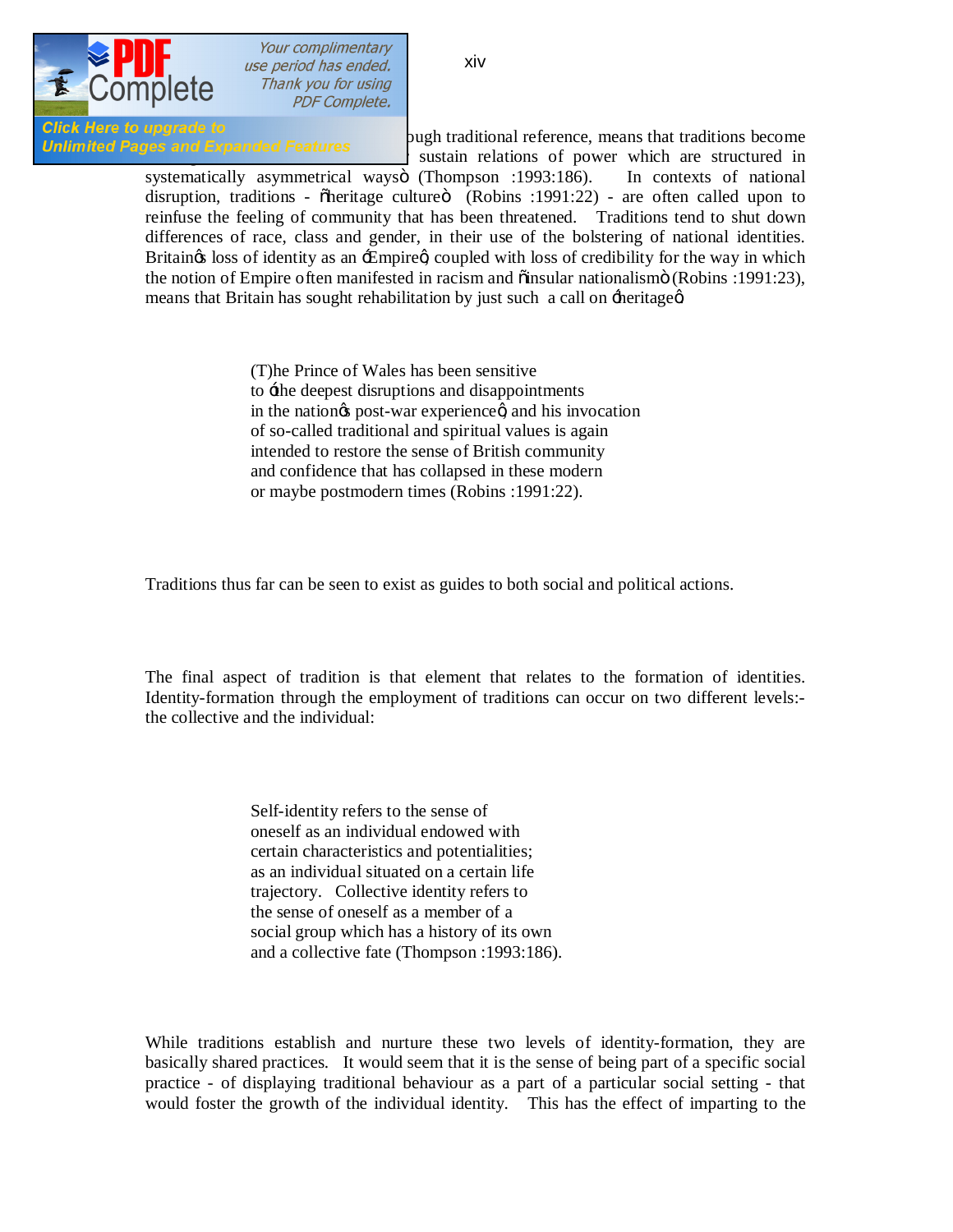

Click Here to upgrade to<br>Unlimited Pages and Expanded Features<br> $\frac{1002400}{\pi}$   $\frac{1007.104}{\pi}$   $\frac{1}{\pi}$   $\frac{1}{\pi}$   $\frac{1}{\pi}$   $\frac{1}{\pi}$   $\frac{1}{\pi}$   $\frac{1}{\pi}$   $\frac{1}{\pi}$   $\frac{1}{\pi}$ 1993:194). The French sociologist, Emile Durkheim

 $(1858-1917)$ , developed the concept of  $\pm$ anomieg out of his belief that Modernity, in its breakdown of tradition - especially of familial ties - would destroy this coagulation of collective identity. In its wake would come anomie -  $\tilde{o}a$  sense of uncertainty, loss of direction, and a feeling that the individuals were somehow on their ownö (Lyon :1994:30). Individuals would feel divided as she or he felt trapped between adherence to the known values of the past, and the attitudes and values that were future-oriented (Thompson :1993).

The physical mobility that Modernity ushered in as boundaries shifted, was a catalyst in this breakdown of traditional ways. Mobility was held to be an essential ingredient in assisting modernisation and dissolving the traditional religions or practices, dependent on known social structures that might pose as handbrakes to these modernising developments. The Third World nations were discovered to cling to values that made modernisation difficult. As an example of the latter, Melkote (1991) appropriates Weber<sub>%</sub> insight from his *Protestant Ethic and the Spirit of Capital* (1920-1921), and relates the way in which such religious values of  $\pm$ armaø can inhibit progress in terms of the Western understanding of progress as industrialisation and urbanisation:

> Weber identifies the theological ideas of *samsara* (rebirth) and *karma* (fate) as the dogmatic foundation of Hinduism. When combined with caste ritualism, they made the rationalization of the economy and progress and modernization impossible (50).

In order to modernise India therefore, sociologists took over Weber ideas and called for the rejection of the joint family, the caste system, ritualism,  $\tilde{\text{a}}$  and almost all other practices, institutions and beliefs characteristic of Hinduismö (Melkote :1991:52). A crucial insight made by the early communication scholars was that the media could act as a  $\ddot{\text{om}}$ multiplierö (Lerner : 1958:52), steering people from such aforementioned lifestyles. In 1997, it is not difficult to see how people - through exposure to media - can become detached from, and disillusioned with, traditional practices and authority:- The global mediated visibility of life attained through the diffusion of media products, has had severe ramifications for a traditional familial structure such as the English monarchy. Their oappeal …stems from the capacity to stand above the mundane world of party politics and to present itself as a body whose integrity and probity is beyond reproach, a body clothed in ancient costumes and governed by time-honoured customs o (Thompson :1993:201). Yet, this visibility by media means that the -dirty washing of the monarchy is publicised to an unknown audience, thereby upsetting their traditional authority and integrity.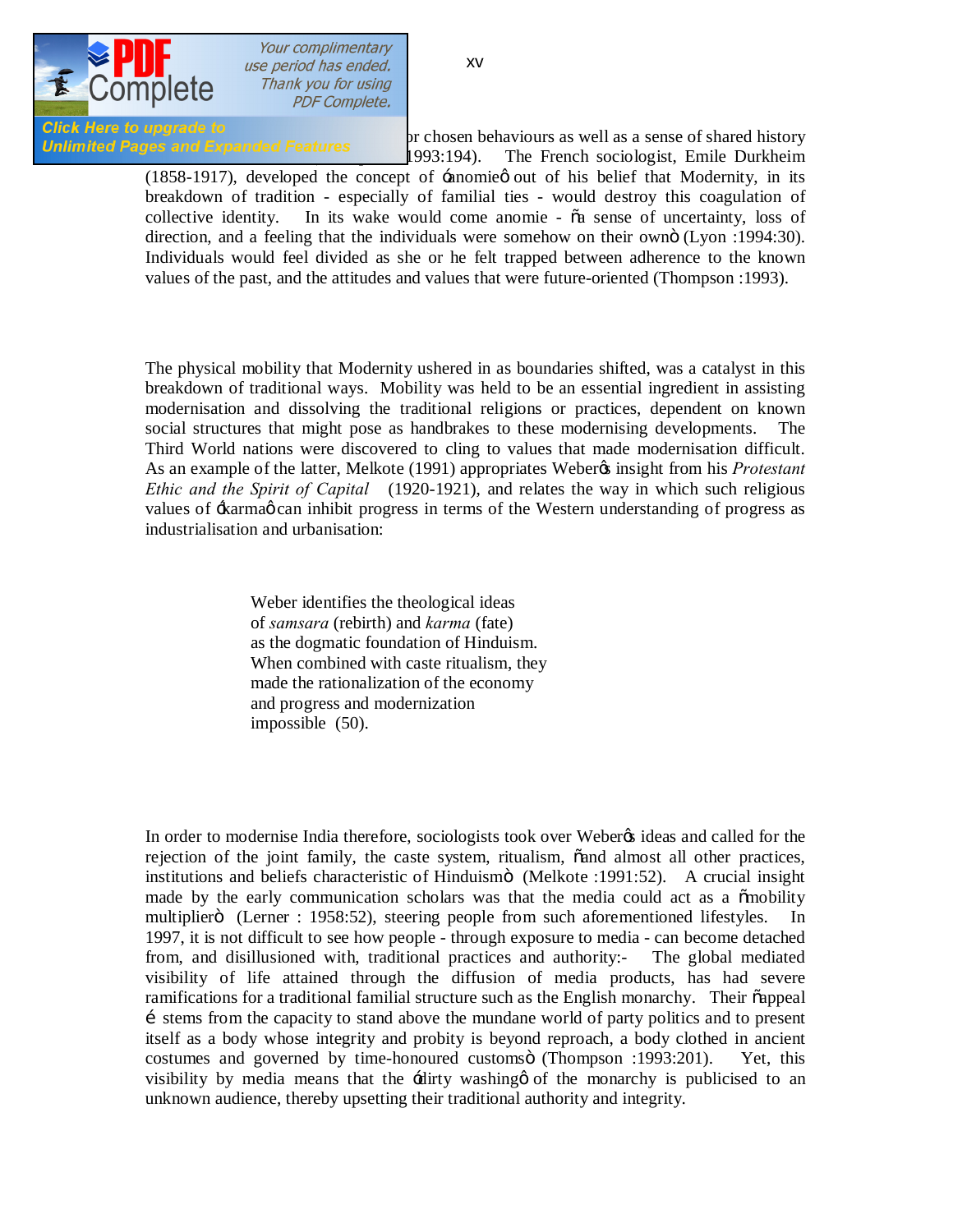

**Unlimited Pages and Expanded Features** 

Your complimentary use period has ended. Thank you for using **PDF Complete.** 

xvi

**Though dated in its theorising and criticised in the work of the subsequent Third World communication scholars, the dominant communication-for development paradigm did serve to illuminate the fracturing of traditional life that the media, linked to processes of Modernity, could effect. As such, it is useful to examine this paradigm in cursory fashion, for in terms of opinions on media impact, it has remained a touchstone.**

#### The Modernisation Paradigm of Development

In the immediate post World War II years, the North Atlantic nations tried to solve the Third Worldøs problem of underdevelopment by an exact imitative transplantation of the Western economic and political systems and structures onto the Third World countries. However, this process turned out to be, at the end, simply the maintenance of the colonial structural legacy. This paradigm was a model which proved to

> place great emphasis on the location of the mass media in the hands of a modernizing elite working through a structure of development bureaucracies centred in the westernized capital cities and extending out into the rural hinterlands of largely peasant, agricultural societies (White :1993:25-26).

Development came to be understood in terms of -economic growth and was claimed to achieve the linear, unidirectional, and irreversible transformation of traditional societies into modern -participant *o* ones. Traditional societies under this paradigm are described as rural, with the existence of strong ties of kinship, and the use of oral tradition, where the individual lacks knowledge as well as curiosity, and the community operates under strong ties to traditionalism. Alternatively, the modern society is described as urbanised with the boundaries between social classes dissolving; the development and extension of the franchise; the establishment of democratic participation; mass media usage; and an increase in social mobility. The use of the mass media as modernising stimulus pointed out that the

> basic idea is that communication stimulates and disseminates values and supports institutions that are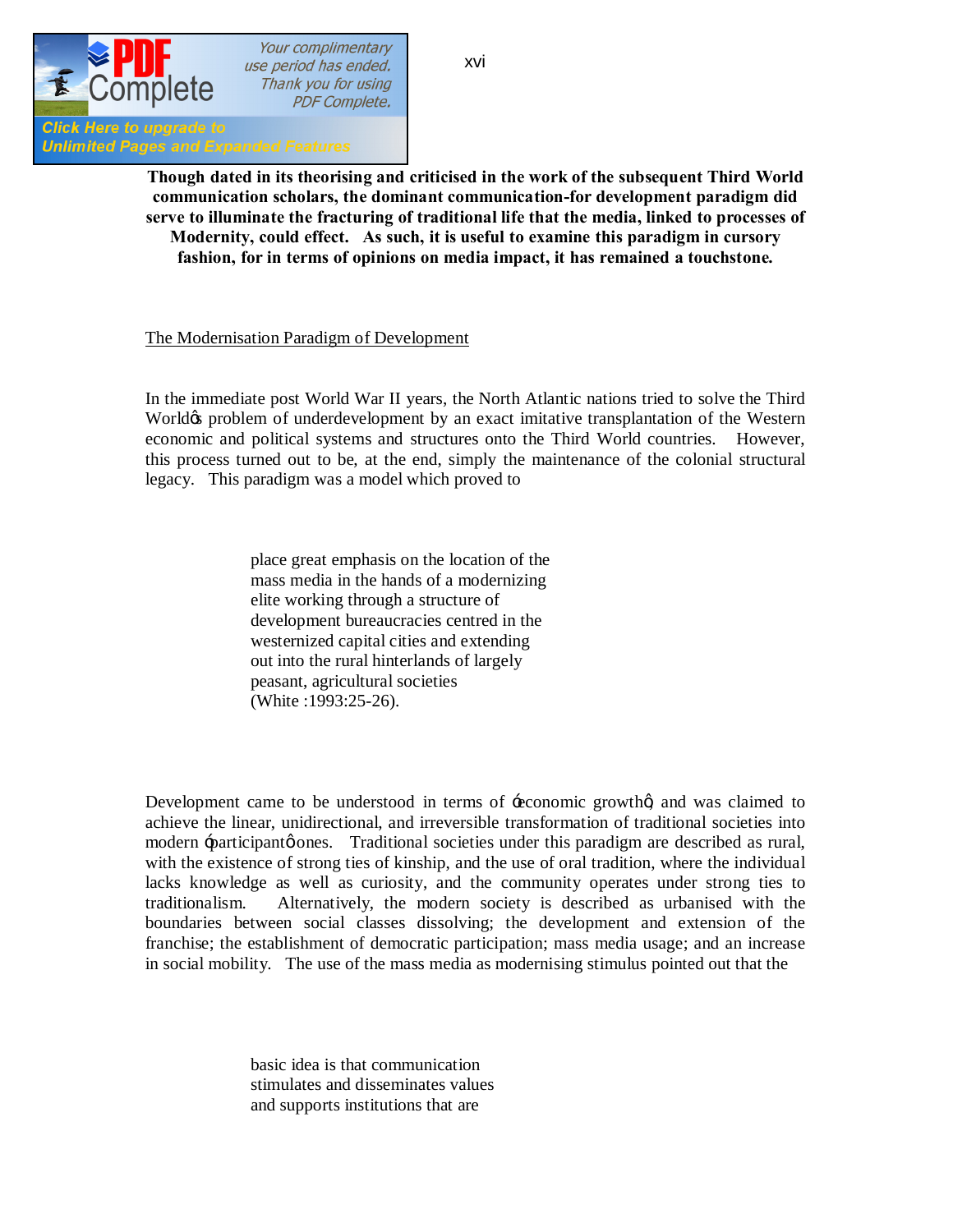

xvii

enck Here to apgrade to<br>Unlimited Pages and Expanded Features and the setting of the set

nption - all part of the western conception of  $\pm$ modernisation $\phi$ (Servaes :1991:55).

The economic emphasis of this model was shifted when it was proved that not only economic variables should be factored into this model of growth. Determinants of  $\exists$ psychology and 'education' emerged as obstacles to be overcome in the process of modernisation. Daniel Lerner<sub>®</sub> classic and seminal study - *The Passing of Traditional Society* (1958) - investigates the use of the mass media for modernisation and is not economics-bound in its analysis. This communication paradigm known generally as the -modernisation paradigm of has lost widespread academic endorsement and has been discredited for its ethnocentricity:- In the final analysis the communication strategies of this paradigm were proved simply to be a  $\tilde{\text{o}}$  veiled synonym for Westernisation (Servaes : 1995:41):-

> Sociologists sought to identify a set of cultural values in Asian religions that inhibited modernization. The recommendations of these studies was to continuously extend the modern (i.e. Western) component and displace all traditional (i.e. Asian) elements in developing nations (Melkote :1991:61).

However, it is helpful in highlighting how cultural autonomy can be debilitated, and how dependence by nations - in this case Third World on First World nations - in the economic, cultural and information spheres, can be entrenched. While this study had far-reaching influence in terms of the media impact on social change and mass media use as a 'modernising variable', the exposition is to a large extent flawed because of the universalising tendency of its analysis:- Lerner, in keeping with the whole understanding and impetus of the modernisation model, makes recourse to Western precedents and patternings without taking into account the colonial damage endured by many of these industrially underdeveloped countries. Yet to reiterate, it remains useful as an illumination of how the very cultural imperialism and transformations that Third World countries contest work, through media, and how specific values or traditions can gain supremacy.

#### Synopsis of *The Passing of Traditional Society (1958)*

In attempting an analysis of the modernisation of the Middle East, Lerner tries to locate exactly what opened up traditional societies to a  $\tilde{\text{o}}$ climate of acceptance of change  $\tilde{\text{o}}$  (Melkote :1991:24). Lerner employs a parable of a grocer and a chief to set up a comparative in order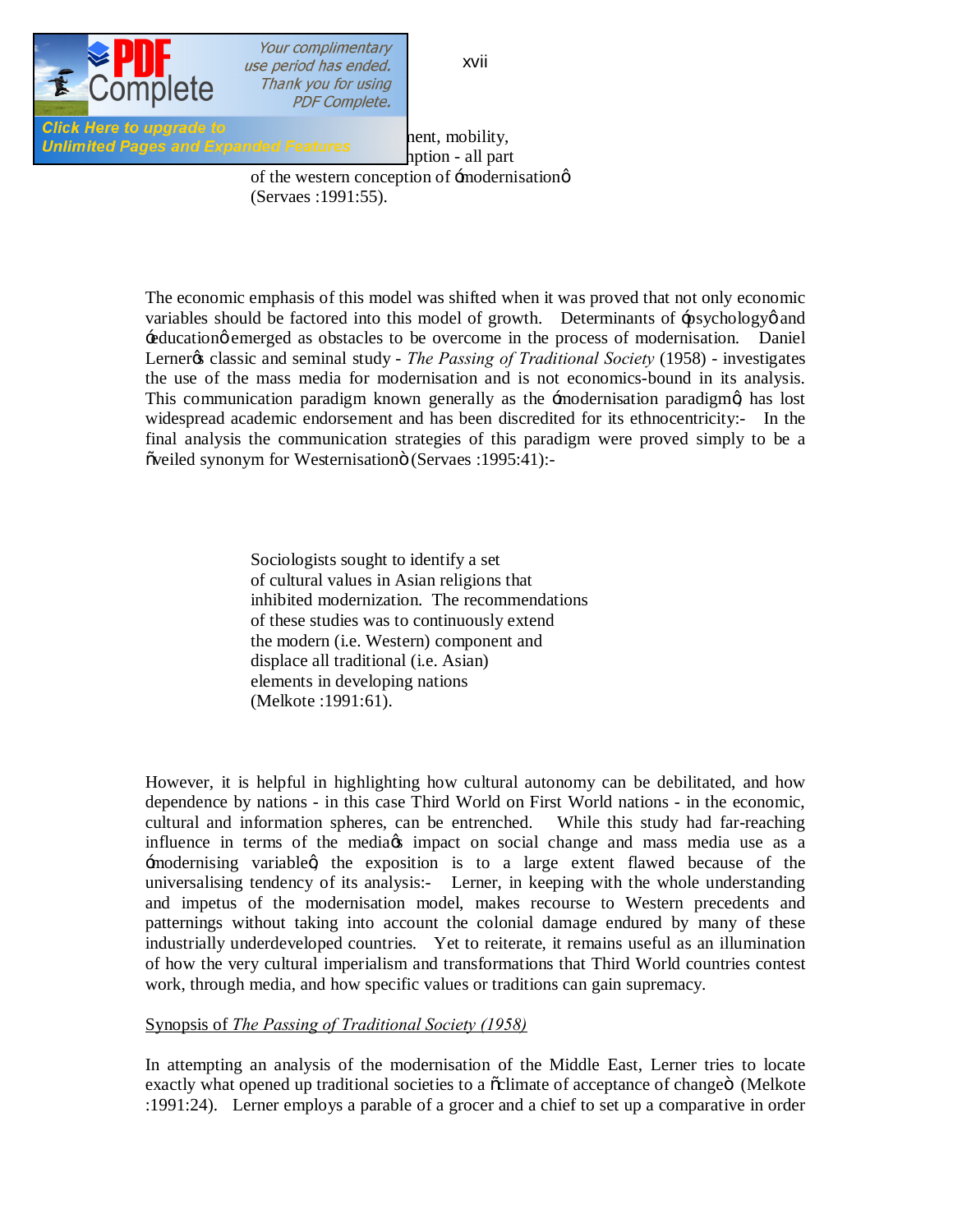

Click Here to upgrade to<br>
Unlimited Pages and Expanded Features<br>
The distributional societies versus modern ones, and<br>  $\frac{1}{2}$ d, individual ones came to move out of his traditional

> setting. A rough synopsis of the parable goes as follows:- In 1954, Lerner returns to Balgat in Turkey to perform follow-up investigations based on hundreds of interviews conducted in the Balgati village in 1950. At the time of the interviews, there had not as yet been the experiment of a national election, universal suffrage, or the existence of an opposition party the Middle East modernising process had not yet begun. The two strains of opinion of the villagers are set up in the polarised views and attitudes of the village chief and a grocer. The former exemplifies traditional society, while the latter represents the impending forces of modernisation. The chief is a contented authority figure, not really capable of projection - of visualising his life as other than it is; whilst the grocer is more of a restless, cosmopolitan character, who maintains strong links with the nearby town, and is desirous of other possible situations. The grocer and the chief live in an underdeveloped village that is not untouched by modern influences. However, the latter are controlled and contained:- the only radio in the village is owned by the chief who -explains the information received through the radio, and as such, entrenches his position of power by reinforcing his image as the wise elder. By 1954 however, a road from the town to the village had been built, and Balgat had been incorporated as a suburb of the town of Ankara. The village had  $\ddot{o}$  entered history $\ddot{o}$  (Lerner :1958:39) as traditional attitudes to power and authority are then affected:- In traditional societies, information is dispensed by the elders or the chiefs, but with the increased interaction between town and village, the power to dispense information changed hands - the information fell into the hands of those men who travelled between town and village. The parable ends on an ironic note, for the chief who had prized the notions of his sons fighting and dying bravely through admittance to military service, instead watched them become shopkeepers; while the grocer who had envisaged the opening of big gleaming department stores - like the kind he $\alpha$  seen in American movies - died.

> Lerner suggests that an increase in literacy allowed for the  $\tilde{c}$  emergence of a mobile personality highly empathetic to modernisation (Melkote : 1991:24). The media viewed as 'mobility multiplier' eliminates the physical travel previously necessary to experience the new - experiences are mediated by the mass media (specifically television). The mass media $\alpha$ s audience undergoes a õvicariousö (Lerner :1958:53) experience. By presenting them with a new mediated experience, the expansion of the individual  $\alpha$  -imagination  $\beta$  occurs and the individual, like the grocer, is able to project his or her self into a new situation. As imagination is stimulated, the former traditional ways move into a stage of collapse for the individual envisages new possibilities and is no longer averse to change:- the traditional individual<sub>/8</sub> + psychological *p* constraints have been overcome. The new ability to project one  $\alpha$  self elsewhere, to realise that one  $\alpha$  state need not necessarily be fixed, transforms not only individuals, but entire cultures. Thus

> > (t)oday $\circ$ s Middle East ÷chaosø is largely due to the shift of modernist aspirations from the discreet discourse of a few in Oxford colleges and Paris salons to the broadcast exhortations among the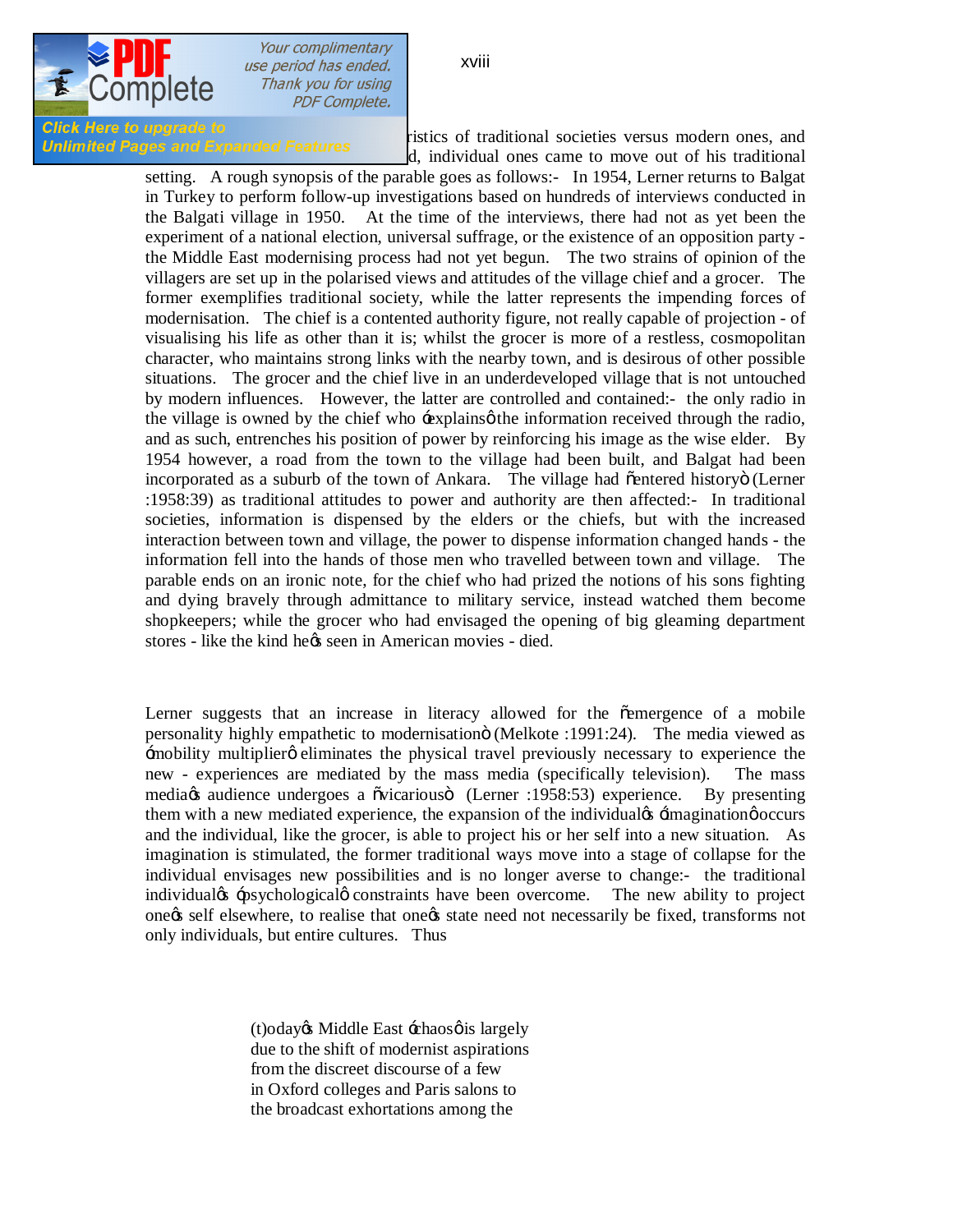

Lerner called this  $\pm$ projectiong  $\bar{\text{c}}$ empathy $\ddot{\text{o}}$  (Lerner :1958:47), holding that this capacity is central to modern life.

> Empathy enables individualsí to take an interest in matters that do not bear directly on their day-to-day lives. With the development of empathy, the self becomes more expansive, desirous, open-ended; rather than seeing oneself as located at a fixed point in an unchanging order of things, one sees one<sub>%</sub> life as a moving point along a trajectory of things imagined (Thompson :1993:190).

In the eyes of the Third Worldgs intellectual elite, this new-found ability to  $\pm$ empathiseg - to possess a -mobile personality odeveloped through media exposure - was to the detriment of their countries as it simply aided in the further strengthening of the First World processes of cultural imperialism. The texture of  $\pm$  realisme that extends across such media as news and documentary programmes, and the unmediatedness and entrance onto the world that the camera eye affords the spectator, is dangerous:-  $\delta(I)$ t brings with it the baggage of a western tradition that conflates description with representation, information with knowledge, evidence with sightö (Hansen et al :1991:224). Elementary film theory tells us that even with limited editing techniques, the filming process is never ideologically innocent. There will always be selectivity of camera position, and decisions made - determined by personal conceptual frameworks - as to when to turn the camera on and off - all influencing the picture of  $\pm$ he realg gained at the end of the day. Thus, this media genre of documentary and news,  $\pm$ rades on its truth value (Hansen et al :1991:201). Such insights have helped identify the  $\delta$ ethnocentri(sm) $\delta$  (Servaes :1991:57) of this paradigm which was criticised especially as the findings of studies conducted on this developmental model were released:

> (Studies) emerged of how US capitalist values - distorting national social and economic development goals - were embedded in popular media, such as comic strips, television comedy, and so oni In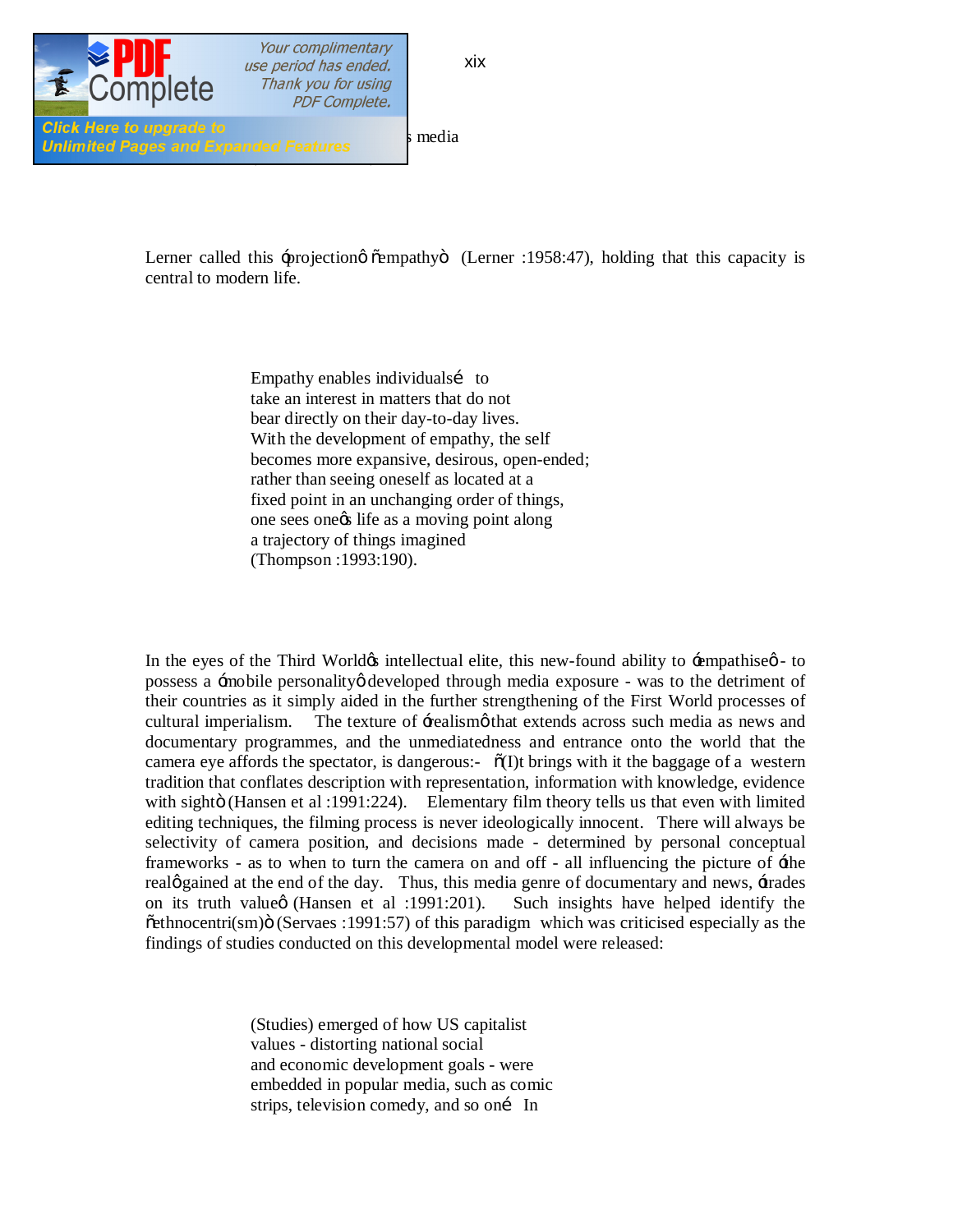

xx

**Unlimited Pages and Expanded Features** vere a series of studies of

ision flows, international advertising which confirmed that US cultural products with a strong US bias were dominant in the media of may developing countries (White :1993:27).

With these development initiatives in the less developed countries of Asia, Africa and Latin America, the international news agencies came to dominate these countries - Reuters from the United Kingdom, TASS from Russia, and Associated Press and United Press International from the US - meant that the transnational corporations (TNCs) had virtual free reign in the cultural production as well as the national political and economic development of these countries. These TNCs were viewed as a western ideological and political tool to disseminate western values and extend the western spheres of influence and control in the Cold War. The effect of this model was that it did not õpermit ideas, initiatives and decisionmaking to come from the people servedö (White :1993:26). The Third World dependence on and domination, by the First World industrialised countries and multinational corporations for technology, technological skills, and communication equipment, meant that communication was quite obviously a commodity. Thus, the richer countries could dictate to their poorer counterparts thereby leaving much play for misinformation and misrepresentation. Resultantly, poorer countries came to be absorbed into the First World Western systems, leading to a renewal and strengthening of cultural imperialism, and to the importation of foreign ideologies which in turn threatened and aided in the dissolution of local cultures.

#### **A Homogenised World Culture: The Future?**

Three kids in rock tee shirts are drinking colas at the outdoor café table í they dongt look a bit out of place in their alternorock even though they a hundred miles from any radio station worth listening to. There *is* no rock club here. There *is* no hip record store. There is just the modern fabric of life in America in which MTV has set the tone and alternative rock has provided the content for the homogenization of the world. It is a monochrome GAP wonderland from sea to shining sea, and any attempt at dressing -alternatively is immediately co-opted by some New York designer who plasters the same tortured individuality across a two-page advertising spread in *Vanity Fair* or *Details* or *Q.* In fact these kids could just as easily be on a photo shoot for unisex cologne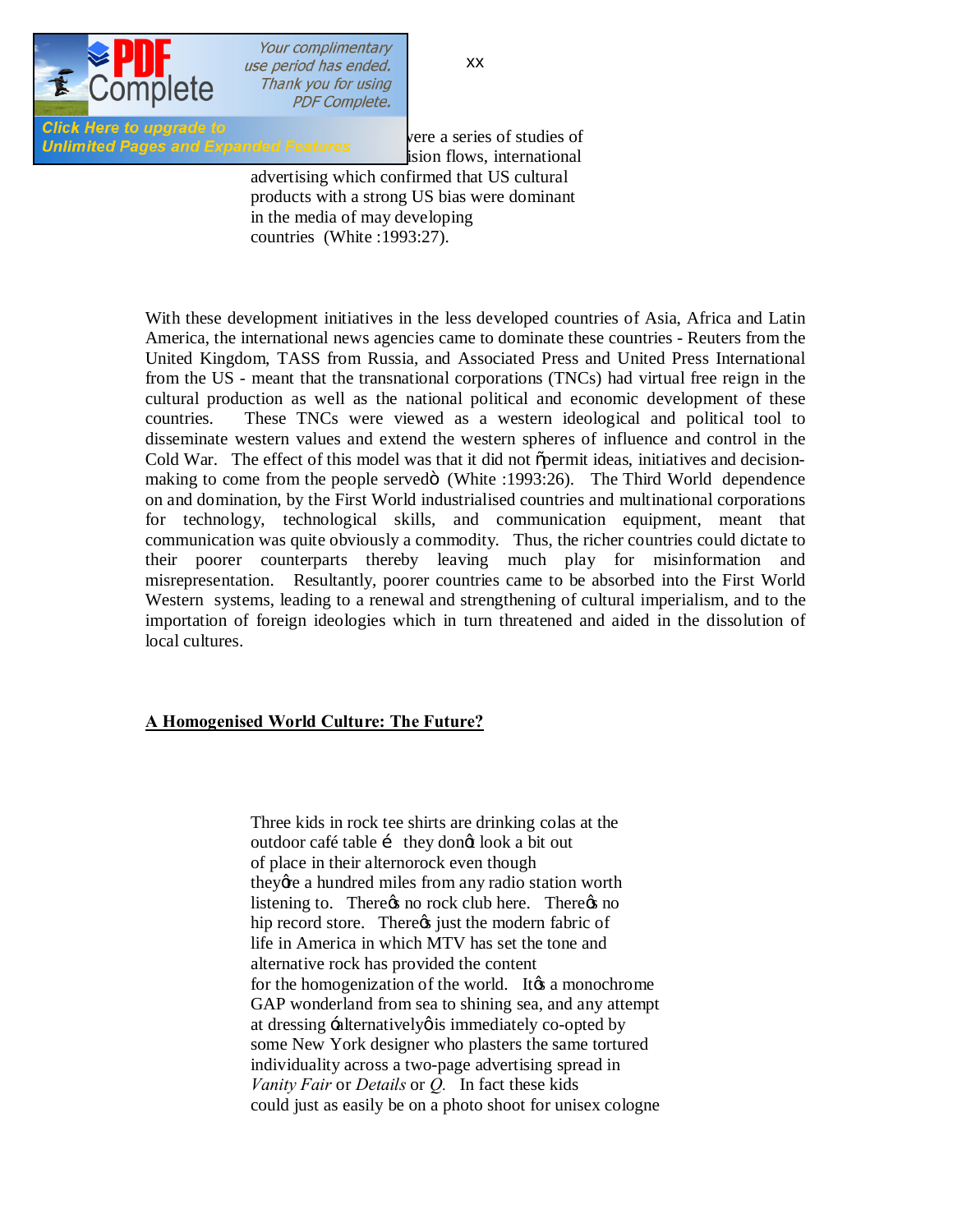

xxi

anck Here to upgrade to<br>Unlimited Pages and Expanded Features (Smith :1997).

The belief that Western culture and its entanglement in capitalism would usurp the authority of local and regional cultures, has persisted, and descriptions of popular culture in the nineties, often presents the reader with a bleak and negative summation of an apathetic homogenised world culture that is awash in Western American culture. The -blurboon the inside sleeve of the above 1997 retrospective compact disc release, betrays an analogous belief that commodified world culture is the flavour of current times, and the American 'Big Macø is world king. The CD insert deals specifically with the television station MTV. The music videos which make-up the  $\tilde{\text{c}}$ consumer-based $\ddot{\text{o}}$  (Feaster :1993:20) stations such as MTV - which screens music videos 24 hours a day - uses the editing and cutting technique of 'montage'. Felicia Feaster (1993) proposes that this has "become the means for communication in our age  $(20)$ . This technique was developed by the Soviet historical materialist filmmakers (Eisenstein, Pudovkin, Kuleshov) who, armed with a political agenda to incite people to revolutionary action, juxtaposed images in this montage manner. However, in MTV-land, images from a specific era are appropriated and employed until they become the stock images for an era. The particularity of a happening is ironed out and  $\tilde{o}$  most of history is buried (Feaster : 1993:21). The effect of this is to  $\tilde{\text{c}}$  cut off a people or class from its own past (They) are far less free to choose and to act as a people or class than one that has been able to situate itself in historyo (Berger in Feaster : 1993:21). The relevance of history is then lost, traditions fade, and the connections needed for analysis of cultural output are absent. We feel emotions from the viewing of these images, but we are not able to act on what we feel. Even CNN (Cable News Network) which broadcasts news to all over the world, uses the editing technique of montage, relaying image-bytes to a global audience:

> We respond to a combination of music and pictures, not as coherent narrative, but as emotive cues. A picture of a child can create a varied response, but a picture of a child intercut with a flag, a US service man/woman in the Gulf and Saddam Hussein elicits a particular response - one not coherently formulated but definitely felt (Feaster :1993:24)

Through montage, the American transnational corporation CNN is able to summarise history as it selectively sees it. Once again, as was the case in the earlier described Third World dependency contexts of the sixties and seventies, the TNCs are believed to set the pace. To survive in an environment of integrated global economies, corporations must be ubiquitous to õensure a global presenceö (Robins :1991:28).

While he does not deny the existence of the õglobal citizenö (Robins :1991:26), Kevin Robins presents an alternative picture of the effects of globalisation processes on cultures. He contends that there has "been a tendency to overemphasise the standardization of products and the homogenization of tastes (Robins : 1991:27). For Robins, in a world cultural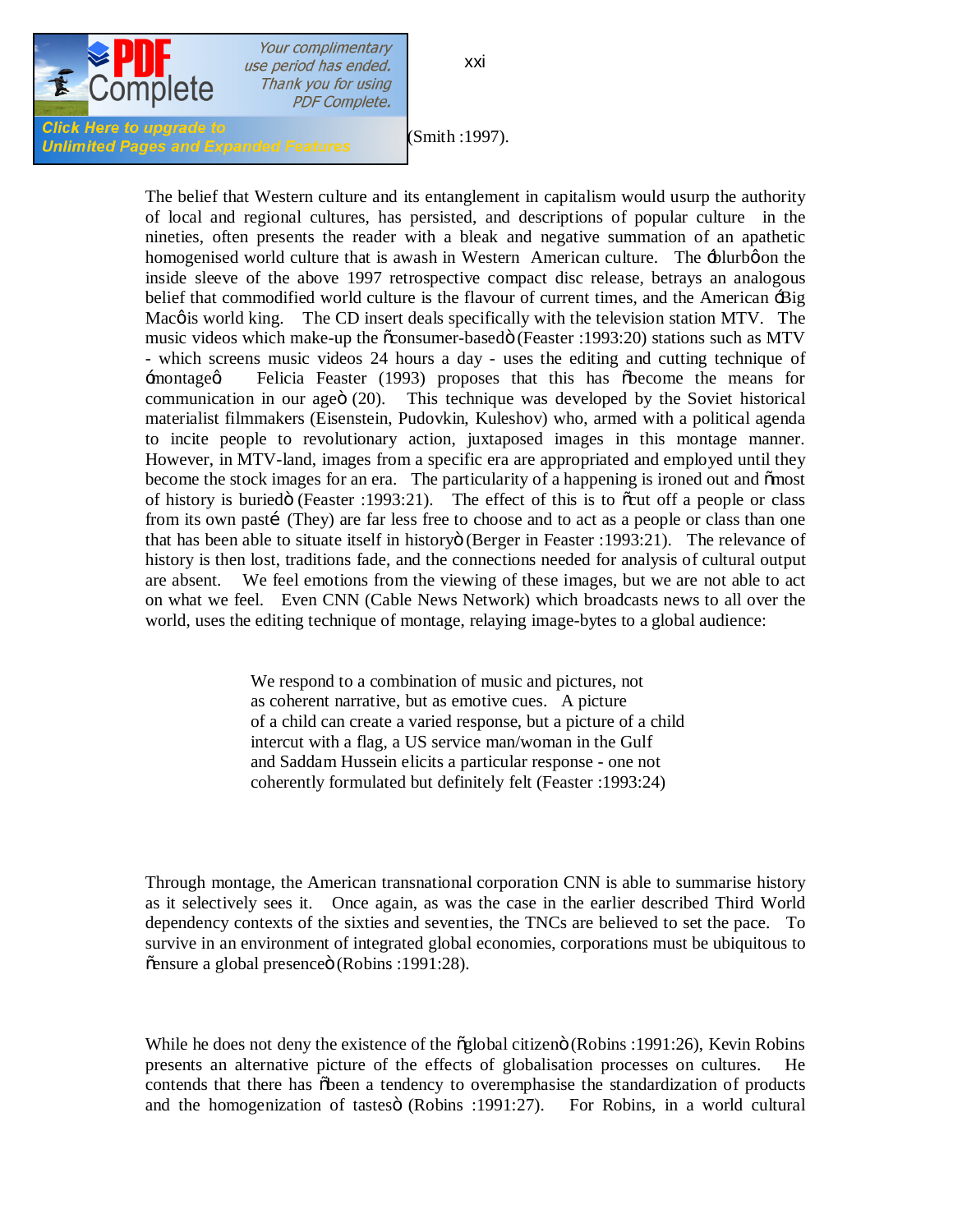

Click Here to upgrade to<br>Unlimited Pages and Expanded Features<br>Continuously commodified, differences need not be striving for ever more profit, where all is potential

commodity, the result is that

(c )ultural products are assembled from all over the world and turned into commodities for a new  $\pm$ osmopolitan $\phi$ market-place: world music and tourism; ethnic arts, fashion, and cuisine; Third World writing and cinema. The local and  $\pm$ xotic $\phi$  are torn out of place and time to be repackaged for the world bazaar (Robins :1991:31).

The unearthing of the exotic and the foreign to metamorphose them into  $\tilde{\alpha}$ cosmopolitan specialities (Robins : 1991:31) has the effect of focussing the world spotlight on subaltern or peripheralised cultures:-  $\delta$ The western city has become a crucible in which world cultures are brought into direct contacto (Robins :1991:32). Global media, while able to sink the marginal still further in either its apathy towards representing a sidelined culture and its traditions, or through the negative portrayal of a culture, can also aid in its renaissance through the very cultural encounters forced onto people in a context of globalisation.

The effects of global media, as John Thompson has stressed, need not necessarily be of a putrefying nature, atrophying the composition of foreign traditions. Rather than this onesided media-meets-tradition approach where the outcome sees traditional practices as the loser, the link is actually

> two-fold; on the one hand, the development of communication media facilitates the decline of traditional authority and the traditional grounding of action; on the other hand, new communication media also provide the means of separating the transmission of tradition from the sharing of a common locale, thus creating the conditions for the renewal of tradition on a scale that greatly exceeds anything that existed in the past (Thompson :1993:188).

The live broadcast of the interval performance of Irish dance at the 1994 Eurovision Song Contest is just such an example of the latter. This broadcast was the initial inspiration for the revival of Irish culture 6 specifically done - outside of Ireland:

> It was seven minutes that shattered the hermeneutically sealed world of television, seizing the attention and igniting the imagination of 300 million viewers (Smyth :1996:33)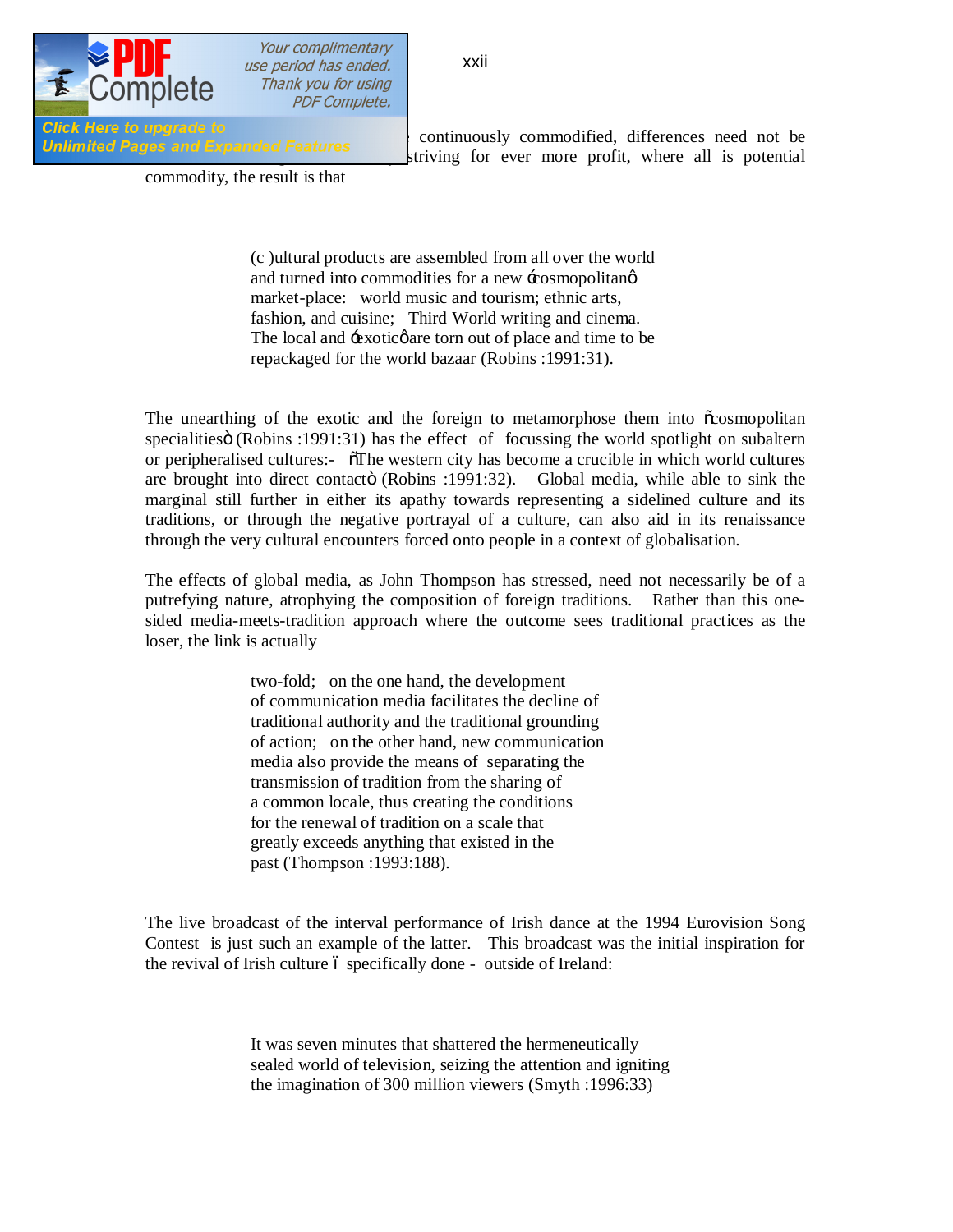

xxiii

When I think of dancers, I think of their bodies. I think about them because I am thinking of the way these people figure themselves out as culture bearers (about) i collective motives that influence the generation and maintenance of a traditional choreographic form of self conduct, about the way that a culture makes up its minds and its õlgsö through a dance (Ness : 1992:627).

The modernisation paradigm of development did not really consider the relations between states and how these very relations would then affect development initiatives within a region (Thompson :1993). Under changing geographies, the physical mobility deemed so desirable to modernisation, meant that migrations were effected. The upheaval and displacement of many ethnic groups and their subsequent relocation to other parts of the globe, meant that traditions travelled from their historically-fixed geographical locales. Before the debate of  $\pm$ media as a disruptive force versus media as an element of reinforcement  $\phi$  even enters the discussion, the uprooting of traditions from their usual spatial units, does not mean that they wong be replanted in new environments. Traditions are just as likely to be sustained as diminished in new locations:- The displacement of people into unfamiliar contexts means that, swamped by a dominant unknown culture, they feel the need to reinforce, rediscover and create anew, the sense of identity of community that was ruptured by migration. Recourse to traditions is a sure way to enable the identity consolidation that people seek in uncertain conditions. An example of this call on traditions occurred in the period following the Declaration of the State of Israel (1948). A new culture had to be established as Jewish people migrated from all over the world to this Jewish homeland. Dance was an example of just one traditional form that was called on to enable the cohesion of national identity:

> The dance creators took their inspirations from the rich characteristics of the various communities outside of Israel in the Diaspora; from the traditions and rituals of Judaism; from the colorful life-styles of those who had continued to live in Israelí. The folk dance creators forged all these factors in their individual yet Jewish experience, creating dances that spoke to the kibbutzim, the villages, the cities, and the immigrants. The dances gathered a swift momentum and the result has been a spirited dance, Mid-Eastern yet reflective of the experience of the Diaspora (Ingber :1974 in Kraus and Chapman:1981:251).

These Israeli folk dances were created to commemorate and reflect the historical happenings and biblical stories that were of import to the Jewish people.

 Unlike ballet and modern dance, the dances of various folk and ethnic dance traditions are not known and recognised on a world-wide scale. In fact, they tend to be quite insular forms of dance, geographically contained and specific to a particular nation. Often used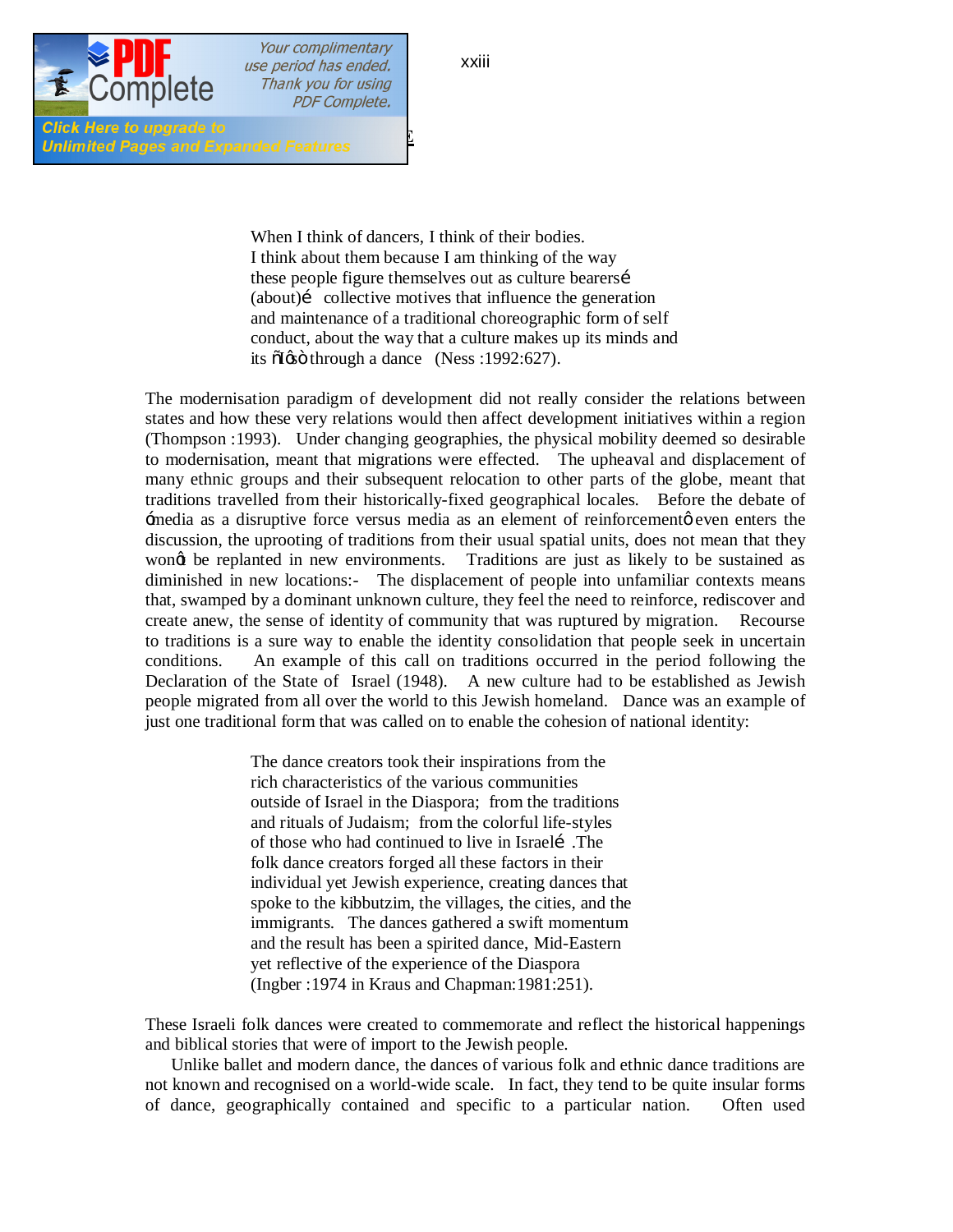

xxiv

Click Here to upgrade to<br>
Unlimited Pages and Expanded Features<br>
Some that the second that the design of the second that the second that the second that the second that the second that the second that the second that the s m -ethnic dance  $\phi$  is more often tagged to the dances of

non-Western cultures in Africa, Asia and Latin America (Kraus :1981), while folk dance

 tends to be applied to dances of somewhat recent origin or dances of the people which are related more closely to social custom and recreational events than to ancient religions and ceremonial sources (Kraus and Chapman :1981:249).

Dance is a communicative act transmitting narratives, no matter how rudimentary in scale. Folk dance is exemplary as a transmitter of the historical narratives that imbue cultural practice with meaning. Passed down through the centuries, folk dance becomes significant as a  $\pm$ bearer of culture $\varphi$  - a conveyor of a nationgs history. Folk dance need not necessarily arise for this specific purpose. However in transmission,  $\tilde{\text{c}}$ cultural heritagei (is)i inevitably transformed" (Kraus and Chapman :1981:249) and through time, folk dance can take on political overtones and acquire the added dimension as bearer of a cultural history. Some of the best examples of how a neutral form of dance can be layered in this way are revealed in the Celtic dance traditions of Highland and Irish dance.

Highland (Scottish) dancing is one of the oldest forms of folk dance and modern ballet and square dancing can trace their roots to this art form. Highland dancing was originally used by the Highland military regiments  $\tilde{\alpha}$  as calisthenics for their troops i (T)he dances were i excellent exercise (http://thorplus.lib.purdue.edu/~psmith/XLII/dancer.html). Eventually, dances such as the well-known -Highland Fling of came to be performed as a dance of celebration when victorious in battle. The lesser known -Sean Truibhas  $\phi$  (meaning quite literally  $\rightarrow$ old trousers $\phi$ ) was choreographed for the specific purpose of political celebration after the lifting of the act of proscription placed on the Scots by the English:- Defeated at the Battle of Culloden by the English, the Scots were forbidden to wear kilts or tartan. This dance

> depicts a person in the act of shedding his trousers. Itøs said the dance came about in 1783 when the British Disarming Act of 1747 was finally repealed and Scots were allowed to wear their tartans and kilts once again. The dance mimics a Scot shedding his britches (during the slow, first part of the dance) and returning to his tradition of Highland dress and custom (during the final, up-tempo fling-like step) (http://www.dance.html)

This defeat at Culloden also resulted in the choreographing of a dance to honour Flora MacDonald, the woman who helped Prince Charles (Bonnie Prince Charlie) - the man who challenged English dominion - escape to the Isle of Skye. She was believed to have smuggled him, hidden under her skirts, on to a boat. This dance  $\pm$ The Flora MacDonald $\phi$ s Fancy othus makes use of a skirt held out in front of the dancer in a wide fashion.

Irish dance, like Highland dance, is believed to have originated as a form of pure entertainment:

Throughout history Irish men and women have kicked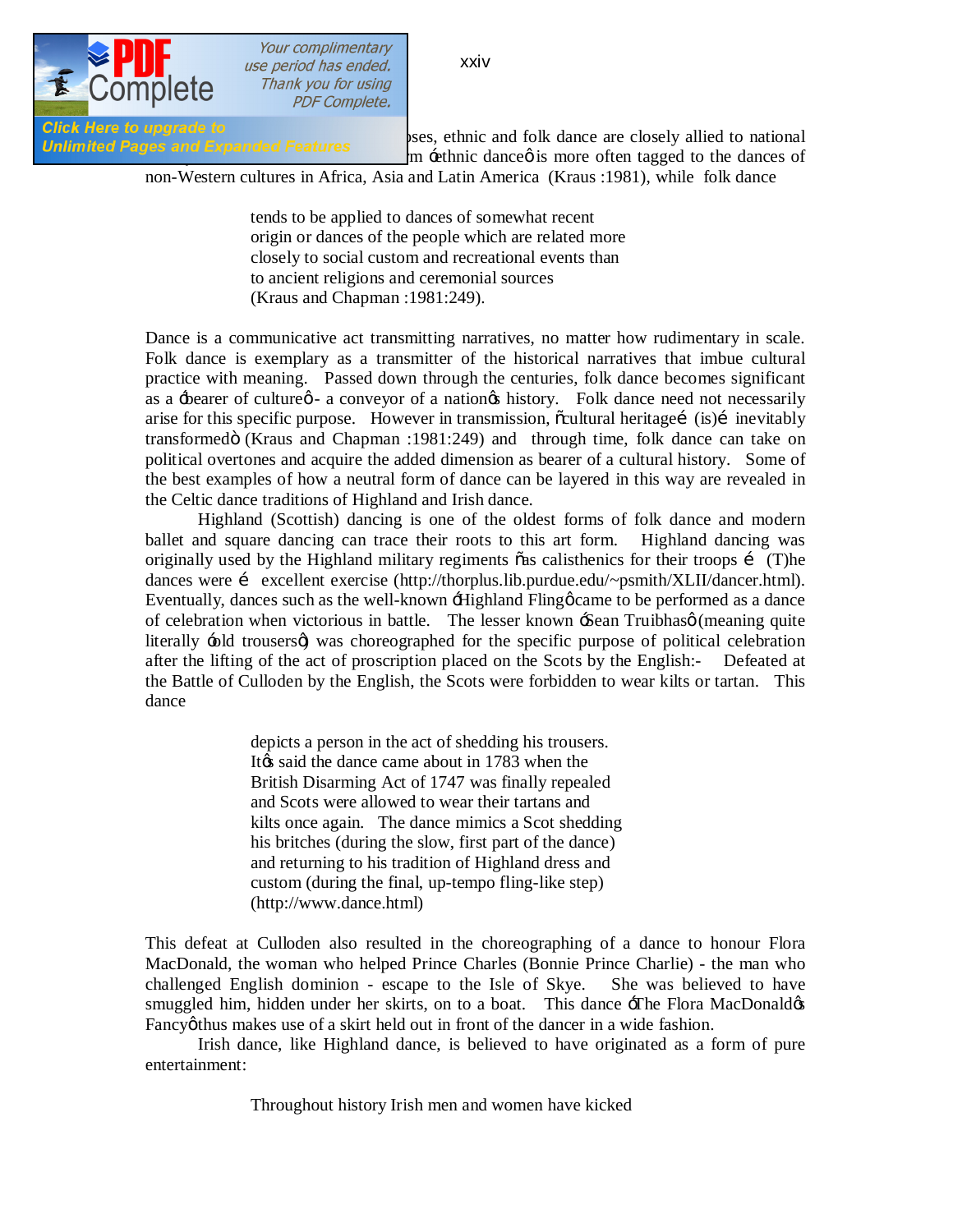

xxv

**Until here to upgrade to**<br>**Unlimited Pages and Expanded Features** and inner joy and stepped in their social circle. No-one

> knows when dancing became a separate and recognised artistic expression, although people probably leapt in time with their whoops when lunch came home on the end of a spear (Smyth :1996:10).

However, as traditional Irish music and dance came to be feared by the English as a means to catalyse Irish nationalism and  $\delta$ fosterí dissentö (Smyth :1996:10), Irish bards and musicians were outlawed by Queen Elizabeth I in the sixteenth century. The õauthorities even hanged some pipersö (Smyth : 1996:10). In the  $1600\%$ ,

> (p)enal laws enacted i crushed Irish commerce and industries. The laws also banned the education of Catholic children leading to hidden (hedge) schools. Traditional Irish culture was practised with some degree of secrecy. This period of severe repression lasted for more than 100 years, explaining some of the initial secrecy of teaching Irish step dance (http..//tigger.cc.uic.edu/~aerobin/irhist.html).

Irish history is potted with struggles for cultural survival under not only the externallyimposed rule of the English, but also from within its own borders:- Dance and music have previously borne the brunt of local religious backlashes that endeavoured to bring these traditional practices under its control:

> The Catholic Church lobbied the government to outlaw dances in houses, claiming them to be unhygienic, fire hazards, and frequently organized by the owner of a public house. In 1936, The Dancehall Act required any building used for dancing to be licensed; church halls became the new entertainment centres (Smyth :1996:14).

The controversial Irish singer Sinead  $O\phi$  Connor released a song as recently as 1994 that dealt with the famine in Ireland in the years 1845 - 1850. The latter occurred as a result of the failure of the potato crop and led to the death of one million Irish. "It devastated the country and led to sweeping social changes (Smyth : 1996:13). The resultant emigrations meant that Irish dance was taken to North America, the Appalachian mountains and the East Coast (Smyth :1996). As already discussed, migrations can encourage the renewal of traditions. The continuation of Irish traditions in new contexts arose not only out of the need for community in a new environment, but it was a call to make a defiant political statement. Sinead  $O\phi$  Connor recounts the  $\pm$ rue $\phi$  nature of the famine relating the way in which it has left a lasting scar on Irish society:

> I want to talk about Ireland Specifically I want to talk about the offamine of About the fact that there never really was one There was no ofamineo See Irish people were only allowed to eat potatoes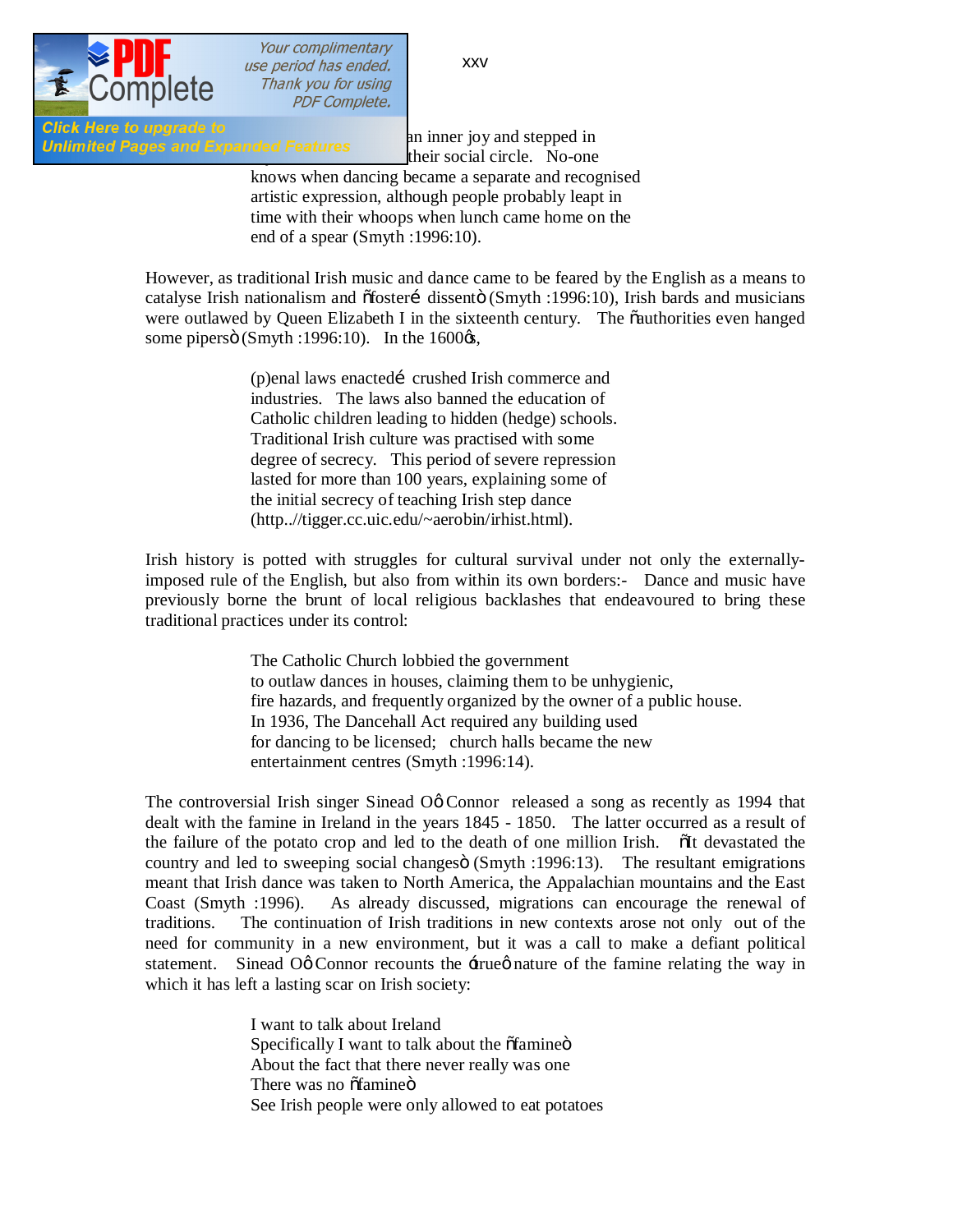

xxvi

# $\frac{1}{2}$  catures

were shipped out of the country under armed guard To England while the Irish people starved And then in the middle of all this They gave us money not to teach our children Irish And so we lost our history And this is what I think is still hurting me

See weere like a child thates been battered Has to drive itself out of its head because its frightened Still feels all the painful feeling But they lose contact with the memory

And this leads to massive self-destruction ALCOHOLISM DRUG ADDICTION All desperate attempts at running And in its worst form Becomes actual killing

And if there ever is gonna be healing there has to be remembering And then grieving So that then there can be forgiving There has to be knowledge and understanding

An American army regulation Says you mustngt kill more than 10% of a nation : Cos to do so causes permanent õpsychological damageö It they dongtharpoont but they dongtharpoont that anyway during the supposed õfamineö We lost a lot more than 10% of our nation Through deaths on land or in ships of emigration But what finally broke us was not starvation BUT IT SUSE IN THE CONTROLLING OF OUR EDUCATION Schools go on about õBlack 47ö On and on about  $\pm$  the terrible famine  $\ddot{\mathrm{o}}$ But what they dongt say is in truth There never really was one

So letøs take a look shall we The highest statistics of child abuse in the EEC And we say we gre a Christian country But weave lost contact with our History See we used to worship God as a mother WEARE SUFFERING FROM POST TRAUMATIC STRESS DISORDER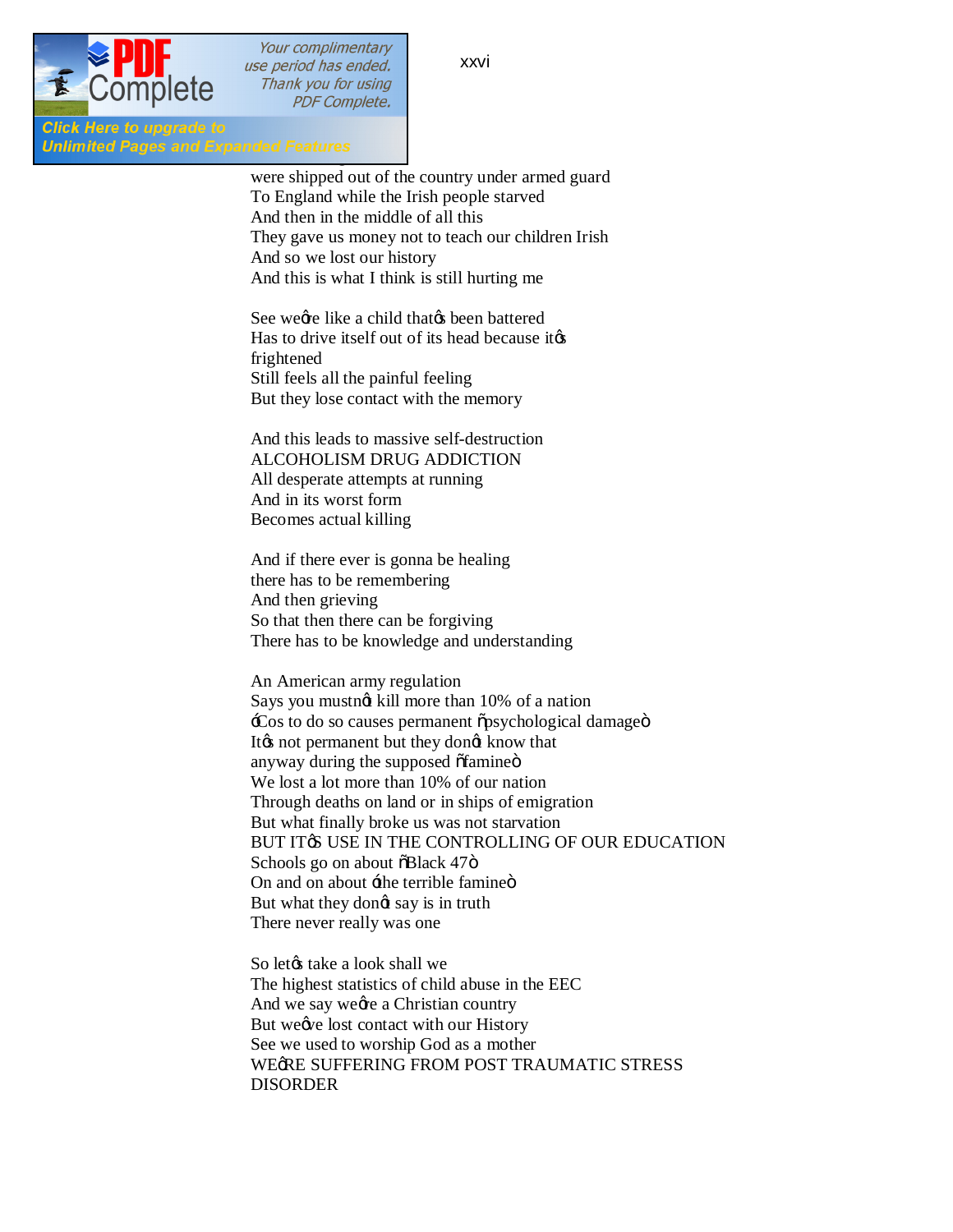

**Click Here to upgrade to** 

Your complimentary use period has ended. Thank you for using **PDF Complete.** 

xxvii

Unlimited Pages and Expanded Features him the pubs

people on drugs

We used to worship god as a mother Now look at what we e doing to each other We we even made killers of ourselves The most child-like trusting people in the Universe And this is what the wrong with us Our history books THE PARENT FIGURES lied to us

I see the Irish As a race like a child That got itself bashed in the face

And if there ever is gonna be healing There has to be remembering And then grieving So that there can be FORGIVING There has to be KNOWLEDGE and UNDERSTANDING

 $\tilde{\sigma}$ Famineö Sinead Oø Connor (written by Octonnor/Clayton/Simenon/Reynolds, Copyright © 1994 Ensign Records Limited)

It is precisely because of this kind of suppression that a traditional practice can take on political overtones. Its suppression however, also allows for the accretion of negatives on the side of the subjugated culture and this can leave a lasting attitude of shame towards onego heritage. When interviewed on what he thought of *Riverdance :The Show*, the Irish actor Gabriel Byrne, commented that Irish dance had been something of which his generation had been ashamed:

> The things that we were ashamed of in the good old days are all taken out now, dusted down and made sexyí (Moreover) all guys that used to go to Irish dance classes can now come out of the closet (*Riverdance: A Journey*).

Even Eileen Martin, a principal solo dancer in the *Riverdance* show, has admitted that her study of Irish dance was not something that she would readily reveal: "Because anybody outside the Irish dance circle would nd understand and I preferred to keep it quieto (http://www.riverdance.com). Yet, the show makes no reference to the internal ethnic conflicts between Catholics and Protestants, nor the 26 years of hostilities between England and Northern Ireland, that have shaped Irish society as a whole, nor does it betray a sense of the shame that had previously existed towards Irish culture. Rather, the picture of a nation unified surviving emigrations, poverty and famine, is presented through the use of music and dance. Here, folk dance can be seen to contain restorative, healing properties for the Irish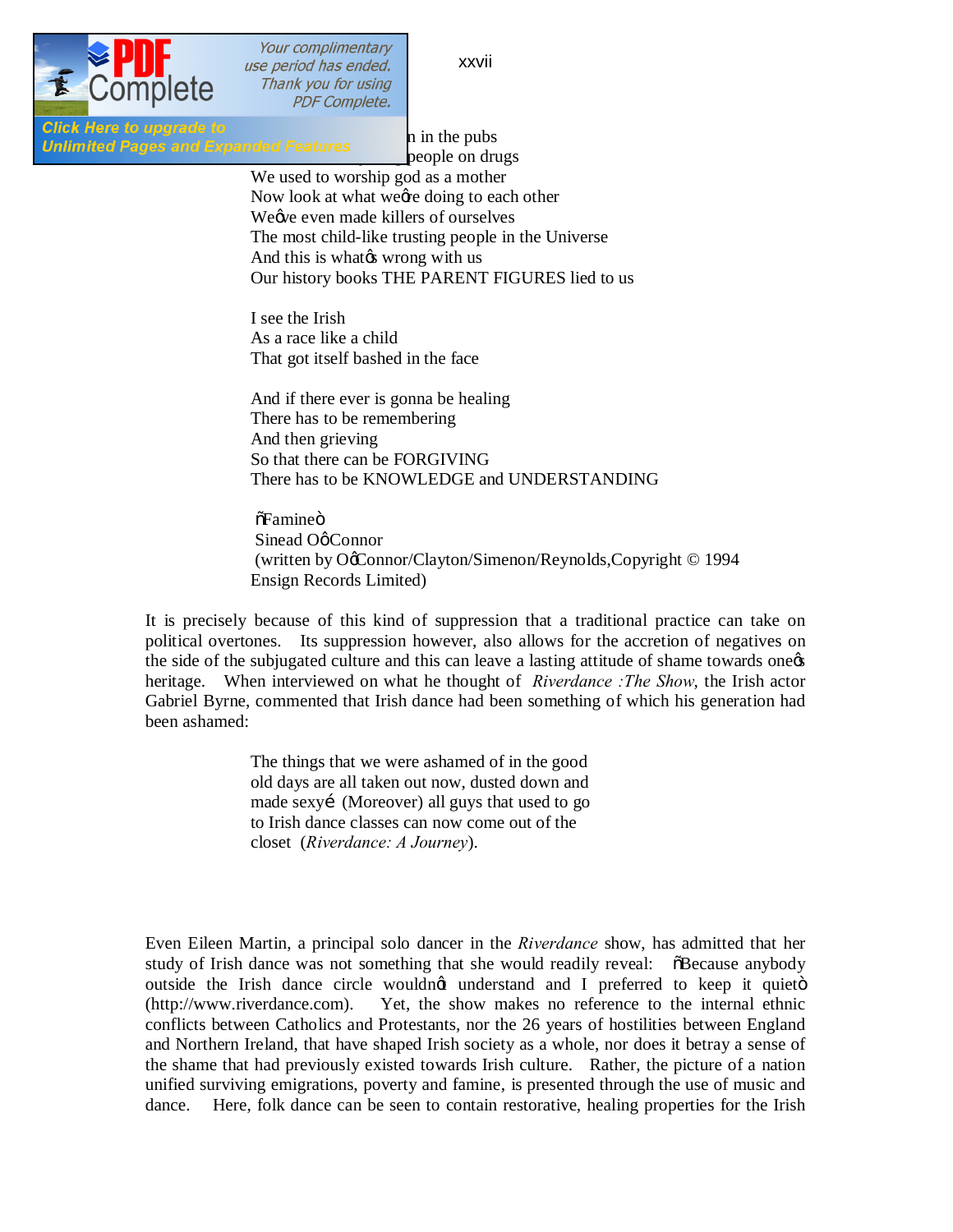

xxviii

Click Here to upgrade to<br>
Unlimited Pages and Expanded Features it was appreciated by a global audience:  $\frac{\delta B}{\delta V}$  of the d ide overflowed from *Riverdance : The Show* into the

consciousness of a peopleö (Smyth : 1996:49).

Irish dance was influenced by dance masters who travelled to different regions in Ireland and surrounding countries, staying several weeks at a time in one spot to teach the locals the traditional dances. Sometimes the dance masters held competitions amongst themselves. The winner of the competition, known as a feis, was determined by the master who knew the most steps, not the one who displayed the most technical execution. (http://tigger.cc.uic.edu/~aerobin/dance.html). These dance masters established the first schools of dancing. On their travels, these dance masters learnt from other cultures and incorporated foreign movements into the Irish dances. Irish dance consists mainly of solo step dances, set step dances and ceili dances. The set step dances are performed to specific tunes and the dance steps remain fixed over time. Ceili dances are group dances derived from the French quadrilles. The importance of these ceili dances is that they are participative group dances that rely on fixed patternings and sequences that seldom allow for solo performances. Thus, this form of dance aids in a sense of identity cohesion. These dances are structured as sword dances, line dances, progressive line dances, and round dances (http:www//inx.net/~mardidom/rcidance.htm). The four main types of solo dances are the reels, jigs, hornpipes and slip jigs.

The  $\pm$ reelg was brought by the Irish dance masters from Scotland around 1750 and is performed at

> a relatively fast tempoi Legend has it that the reel originated with well wishers waiting for the minister to arrive at the church for a wedding on a cold day. The church group danced as a means of keeping warm (http://tigger.cc.uic.edu/~aerobin/irhist.html).

The  $\pm$ hornpipe originated in approximately 1760 from English stage acts, while the  $\pm$ igo is almost certainly completely endogenous to Ireland. In Highland dance, a parody of the Irish jig can be found in the Highland dance  $\phi$ The Irish Washerwoman Jig $\phi$ . It is viewed as  $\ddot{\phi}$ humorous salute (by the Scots) to their Celtic brethren across the Irish Seaö (http://dance.htm), and is an example of innovations that occur when cultures come into contact with one another.

Irish dance is performed in either  $\pm$ oft $\phi$  pump shoes, or  $\pm$ hard $\phi$  shoes which contain fibreglass toe tips and hollow heels in order to give a battering percussive sound during the execution of steps. The soft shoes were originally intended solely for use by the female dancer, while the male dancer wore the hard shoe. Women challenged this convention and from the late eighteenth century have performed in both types of shoes. The actual style of the dance requires a rigidity of upper body without the use of hand movements, while the feet perform either the battering hard shoe movements or the balletic-like soft shoe steps. In general parlance, Irish dance has been described as  $\div$ ice of body and fire of feet $\alpha$ 

> The 'good dancer kept the body rigid, moving only from the hips down and with the arms extended straight at the side. The good dancer could dance on eggs without breaking them and hold a pan of water on his head without spilling a drop $\phi$  (Smyth :1996:14).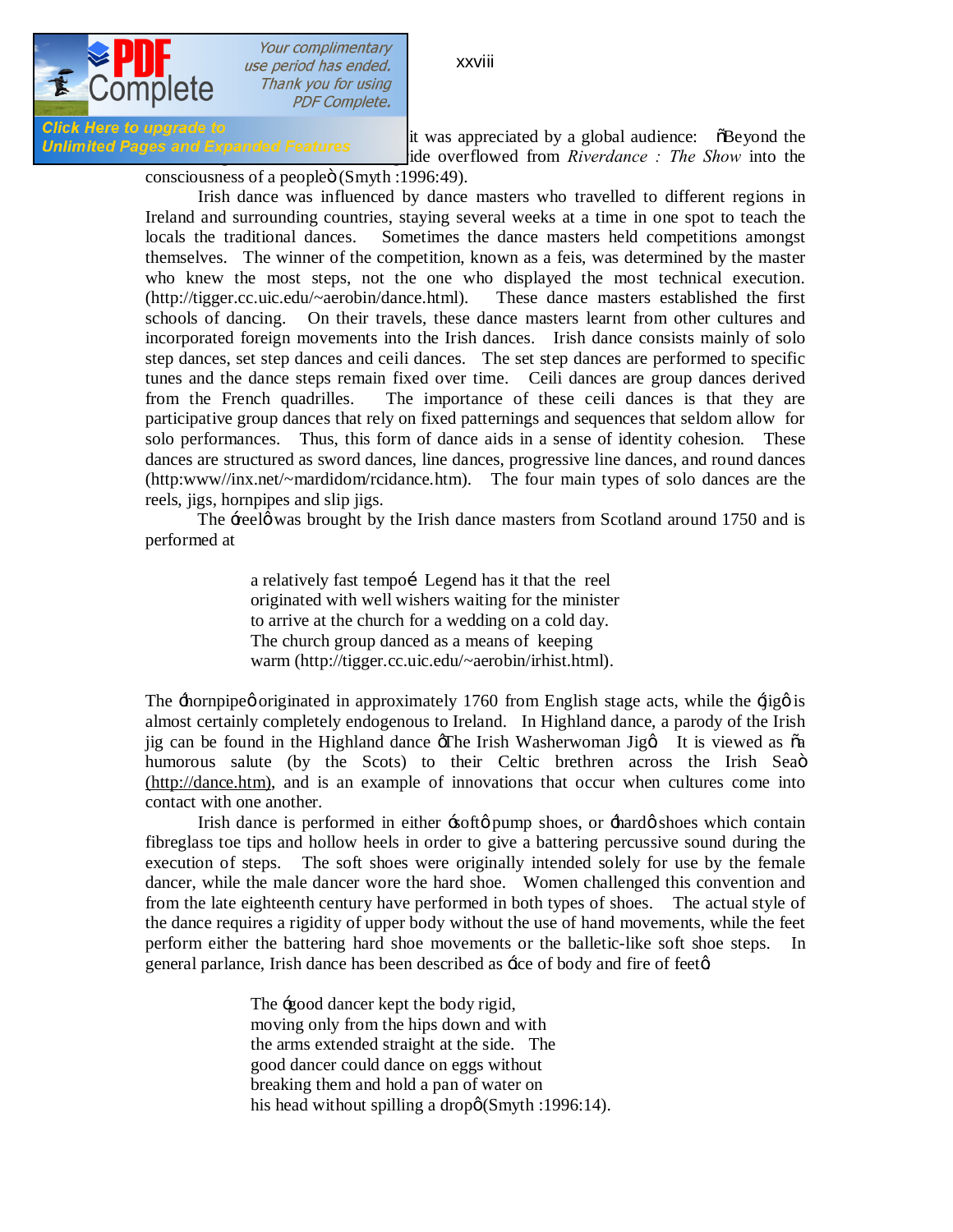

xxix

**Click Here to upgrade to** 

Unlimited Pages and Expanded Features<br>
cently and amusingly described in the cult comic strip 6 *Get The Freebies* 6 where it was described by the female superhero, Whitey Action as  $\tilde{\alpha}$  well choreographed epileptic fitö (*The Face* :October 1996:232).

#### **Traditional Irish dance costumes are quite ornate in design for**

the women:- Dresses are often made out of velvet and busily embroidered with Celtic symbols. Men dance in kilts or pants. The chosen colours for costumes were, in recent history, green, white or saffron. The colour red was avoided due to its association with England.

However due to the availability of local dyes in **Ireland, red was likely a traditional colour. In**  recent time, all colours have come into use (http://tigger.cc.uic,edu/aerobin/irhist.html).

The Celtic inspiration drawn from these traditional outfits can be seen in the less intricate costumes worn by the dancers in *Riverdance,* while jigs, reels and slip jigs are choreographed for the show.

The traditional or less modernised Irish communities were initially dependent solely on the dance masters, skilled in the art of Irish dance, to transmit knowledge of Irish dance steps. This required face-to-face interaction. However, in a time of media ubiquity where information can be accessed through means other than personal communication, not even dance need be reliant on face-to-face, personally-mediated, dance knowledge. In fact, rather than its decline because of the uprooting from traditional spatial units, traditions and traditional dance have entered another phase of transmission:- One need only make a trip down to the local newsagent, video or music store, or surf the Net to order, or purchase directly, dance instruction videos. The likes of Seamus Kerrigan's *Irish Dancing Made Easy* and Olive Hurley *Irish Dancing Step by Step*, promises the individual that he or she can learn to dance in the comfort of their own TV lounge. Like televangelists who have removed the necessity of physical communion on a church site to practise religion, dance instruction videos have removed the conventional requirements of dance class attendance. While the dilution or outright removal of communication on a personal level may appear to 'depersonalise' (Thompson :1993) traditional practises, television involves a form of  $\tilde{\sigma}$  repersonalisation  $\tilde{\sigma}$  (Thompson : 1993:190) as these televised instructors of religion or dance become comfortably and domestically familiar:

> (I)t is a quite distinctive kind of personalisation: for most people, it lacks the reciprocity of face 6 to 6 face interaction and it is dissociated from the individuals encountered in the shared locales of everyday life. It is a form of i gnon-reciprocal intimacy at a distance o (Thompson :1993:196-197).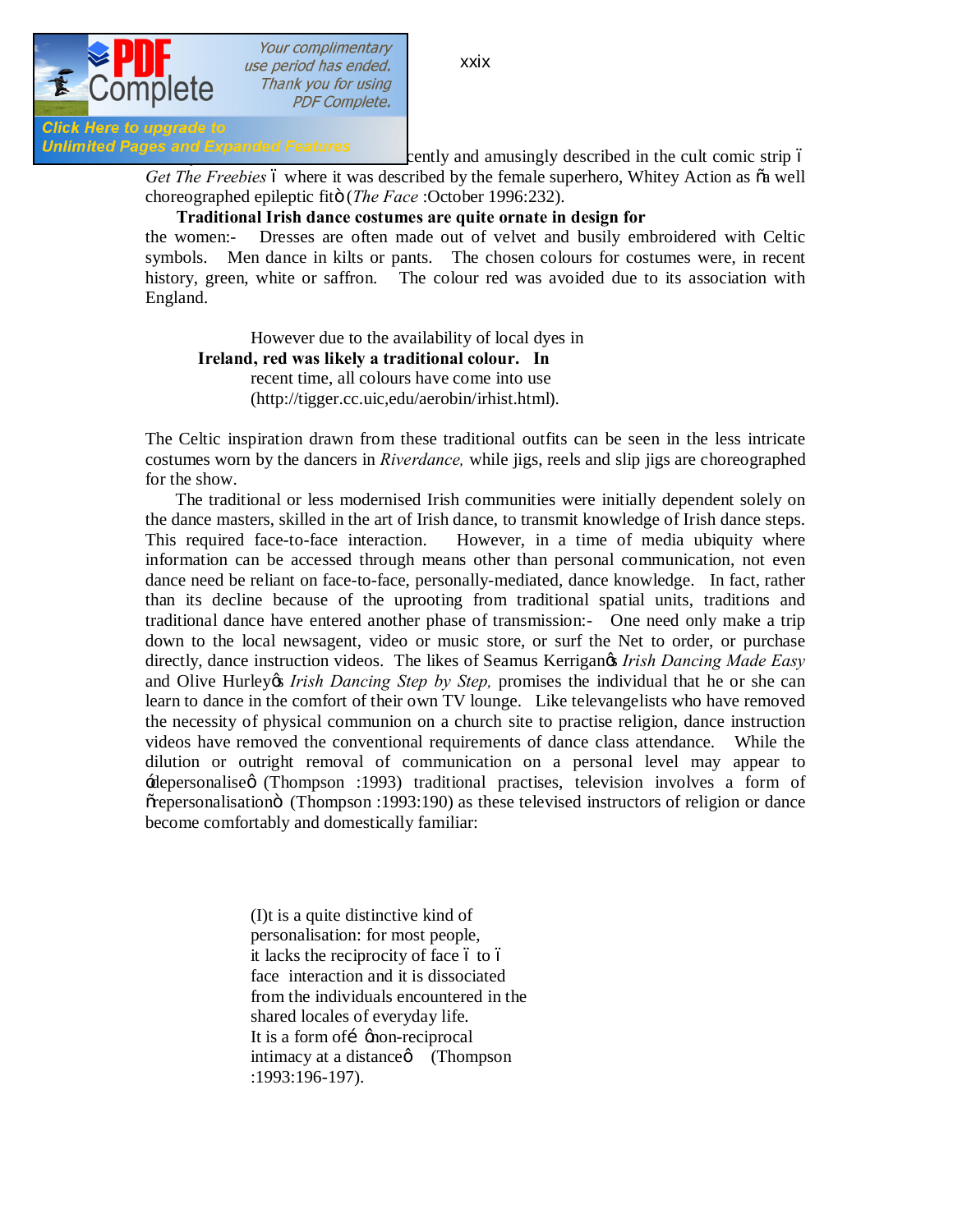

xxx

Click Here to upgrade to<br>
Unlimited Pages and Expanded Features<br>
The interval of the interval of the interval of the interval of the interval of the interval of the interval tionship with particular sets of values and attitudes of

> (Newcomb :1987:614). With attachment to a particular personality, social, gendered, ethnic and traditional practices of the viewer are shaped in accordance with those of the familiar T.V. personality.

> Logically and practically however, there is only so much that one can learn off a video tape. If one desires continual advancement in a specific art form, a personal mediation of knowledge and skill transferral is inevitable. With dance classes, an instructor who is skilled in the performance of the dance style can correct the aspiring dancer in the logical way that instruction beamed out from a video tape can not. Even  $\pm$ surfing the Net $\alpha$  web sites on dance relay information about dance teachers and their locations. This signals the importance of dance interaction on a physical level. There are check boxes that once clicked on will send the individual information regarding dance classes and answer any other queries. (See http://www.geocities.com/CapeCanaveral/3452/whatis.html, for an example of this kind of information relay). Video and audio clips of *Riverdance* can be downloaded from the *Riverdance* website so that people can not only read about Irish dance, but see it in action. Even though *Riverdance* showcases Irish dance out of its rigidly traditional format in terms of dance sequences and costumes, an aspiring  $\exists$ Riverdancerø has to return to traditional Irish dance basics before being able to reach the standard of the choreographed rearticulation. This serves to strengthen this dance style to roots. It can be assessed that media products can encourage a return to traditional practices, but in an unconventional sense:

> > (M)edia products are commonly appropriated within contexts of face 6 to 6 face interaction and hence renewal of tradition may involve a constantly changing mixture of face 6 to 6 face and mediated quasiinteraction. This is evident to parents and teachers who come to rely more and more on books, films and television programmes to convey to children the main themes of a religious or other tradition, and who see their own role more in terms of elaboration and explication than in terms of the cultivation of tradition from scratch (Thompson :1993:196)

The reproducibility of symbolic forms, through media products, is obviously double-edged:- Traditional practices need to be fixed in a visible material substratum to be transmitted in a century where personal physical interaction is on the decline. This then requires  $\pm$  access  $\phi$  as a consumer to the technologies of transmission. It is ironic that in an age where most things are visible and practically accessible, and the potential for global democratic processes is in sight, economics would determine who can gain entry to a symbolic form. For example, the use of an Irish dance instruction tape requires its purchase. Following the purchase of the video, one needs the technology on which to run it:- the video recorder and television. Even  $\exists$ surfing the Netø requires payment for use. For many who lack money, pursuing traditional practices pales against more pressing needs. However, the reproducibility of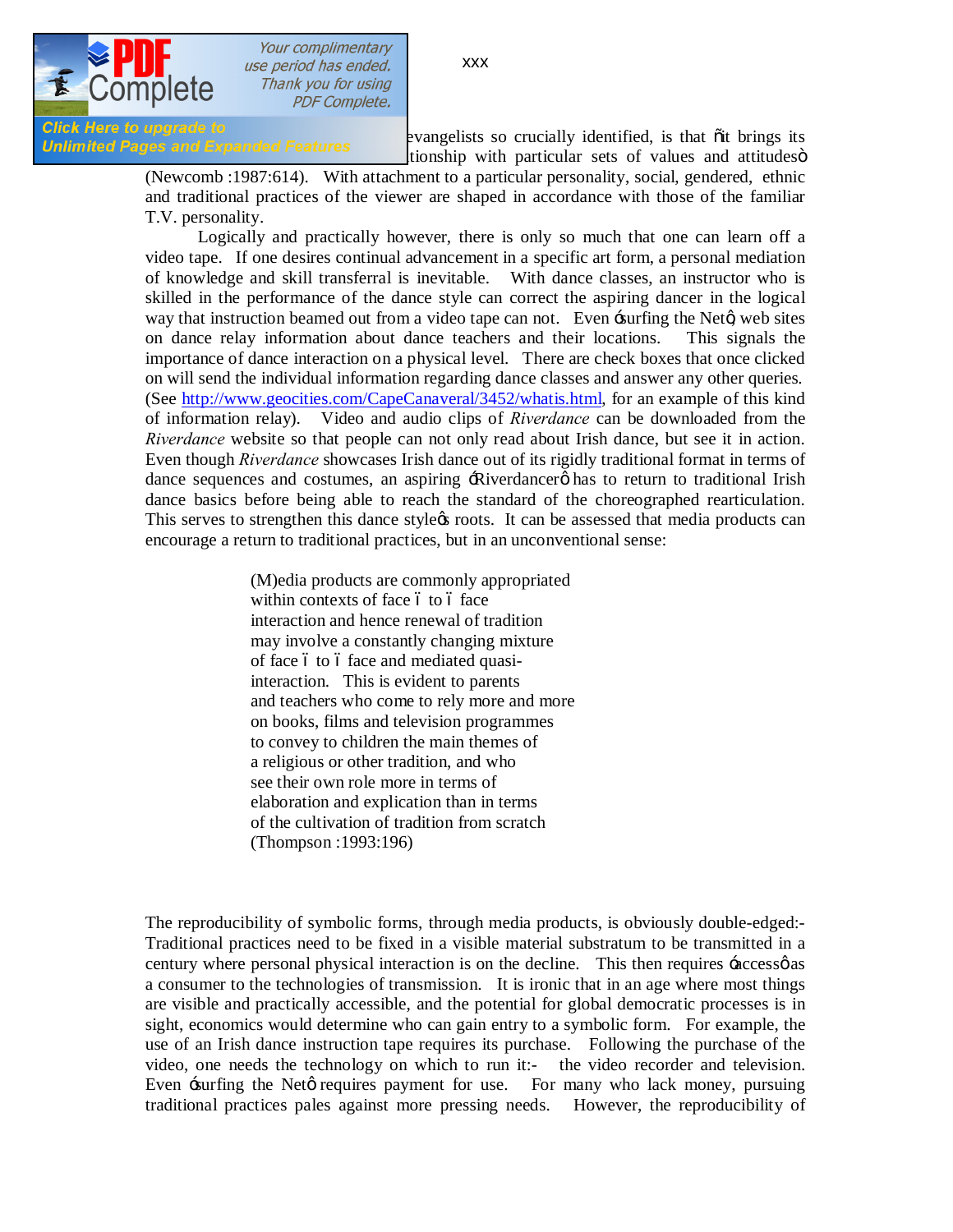

xxxi

Click Here to upgrade to<br>
Unlimited Pages and Expanded Features<br>
Unlimited Pages and Expanded Features aditions at a distance. Irish dance in South Africa is a

prime example of the positive elements of the latter:- For years, and at this present moment, the transmission of the skill of Irish dance in the virtual absence of traditional Irish dance instructors in this country, has meant that its transmission hinged completely on instruction tapes. Another beneficial side to the media confrontation with tradition is that practices that might have been lost, can now be recorded for posterity:- If it had not been for a fortuitous trip to South Armagh, the discovery of at least two traditional Irish dances would never have been made and therefore lost:

> The  $\div$ Sweets of Mayo and  $\div$ A Trip to the Cottageø were discovered in South Armagh being known only to a group of elderly men and women. (http.//tigger.cc.uic.educ/~aerobin/irhist.html).

I do not believe that it can be disputed that Irish dance would not be enjoying its current renewal without the filming of *Riverdance.* As a trained Highland dance teacher, and a less qualified Irish dance teacher, my pupil numbers have increased since the televised and videoed arrival of this show to South Africa. Students of all ages come to me asking me if I can teach them to -Riverdance . Riverdance has become the main vehicle for exposing the outside world to not only Irish dance, but Irish culture in general. The main creative forces behind the creation, production and direction of the show, Bill Whelan (composer), Moya Doherty (producer), and John McColgan (director), were acutely aware of the factor of cultural responsibility when piecing the show together:

> They all knew that they would be held accountable if the integrity of their production did not match up to the rigorous standards demanded by the Praetorian Guard of Ireland & cultural heritage. They represented the first generation since the Republic of Ireland<sup>os</sup> independence to experience material prosperity and were conscious of suspicions that they might sell out their responsibility to a heritage passed down through centuries. In a country where cultural identity was repressed for hundreds of years and freedom was in living memory paid for in blood and tears, no one dare play fast and loose with its unique artistic expressions of national pride (Smyth : 1996:39).

#### **RIVERDANCE AND THE MEDIA**

*Riverdance* is an outstanding example of the way in which media permits traditions to be showcased on a greater scale than they could ever hope to be through pure physical performance. The actual thematic progression of the show was reliant on finding dancers, musicians and singers, from all over the globe. The Russian folk ballet dancers were employed after John McColgan (director of *Riverdance*) viewed the performance of their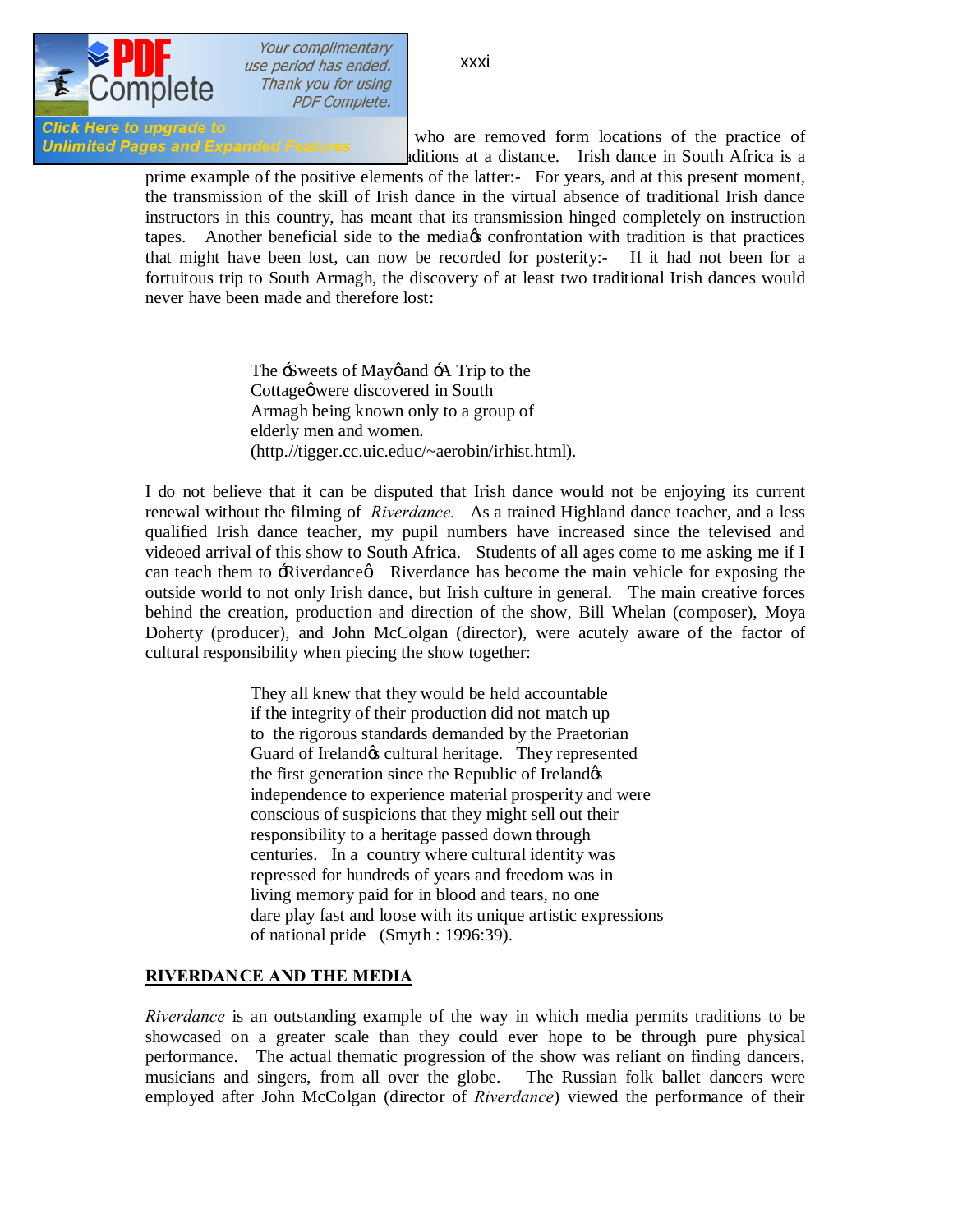

xxxii

Click Here to upgrade to<br>
Unlimited Pages and Expanded Features<br>
Sallet Company) by videotape; while the choreography<br>
Sallet Company) by videotape; while the choreography ance  $\ddot{o}$  -was effected from different parts of the globe:-

The music of composer Bill Whelan was flown to Jean Butler (principal female dancer) in England, and Michael Flatley (lead male dancer) in Beverley Hills, in order to choreograph their parts before physical rehearsals with the rest of the team began in Dublin, three weeks before the legendary 30 April 1994 Eurovision Song Contest.

The Eurovision Song Contest 1994 was broadcast live by R.T.E. (one of Europegs smallest national broadcaster companies  $\delta$  (Smyth :1996:18)) to a television audience of 300 million from the Point Theatre in Dublin. The voting panel from around Europe was linked up via satellite. In the interval between the performance of the songs and the voting, the  $\delta$ Riverdance is number was inserted to fill the space. It was the unforeseen reaction to this piece - it received an uproarious standing ovation - that led to the creation of the two hour stage show. People began to demand an extension of this piece, while copies of the actual seven minute performance were vehemently sought after in Ireland. The video became the  $\delta$ fastest selling video in Irish historyö (Smyth :1996:38), and it was decided that the proceeds from this first video copy of the dance would be donated to fund relief work being carried out in Rwanda. It raised õnearly 300 000 pounds for relief in Rwandaö (Smyth :1996:38).

It was John McColgan, a television production executive, Managing Director of Tyrone Productions ( an independent television and film production company) and Chairman of the National broadcaster Radio Ireland (Brophy :1997:19) ,who first spotted the commercial potential of this show:

> John McColgan said that if people were forking out 10 pounds for a seven minute video, they would pay the market price to watch a two hour stage show (Smyth :1996:38)

A visit to a music store or supermarket, shows that *Riverdance: The Show* (with the original cast members); *Riverdance: The New Show* (the performance at Radio City Music Hall in New York); and *Riverdance :A Journey* (the making of Riverdance); are all top video sellers. Furthermore, the web site underscores precisely how successful this show has proved, with all manner of *Riverdance* memorabilia available to order via the Net:- The official merchandise includes the 1000th show t-shirt (out of stock due to overwhelming demand); all manner of other styles and colours of shirts with different *Riverdance* logos ; accessory bags; mugs; baseball caps; keyrings logo metal pins; wallets; sterling silver bangles with the logo engraved on it; videos;cds;cassettes; and my personal favourite, the official *Riverdance* pen which features dancers moving up the barrel of the pen (http://www.riverdance.com). There is also a  $\div$ guest book $\phi$  where surfers can leave their names and comments on the show. The purchase of these souvenirs and the invited Internet participation, creates a sense of identity and a link to traditional Irish culture, as well as a feeling of cultural empowerment enhanced through consumer empowerment. Additionally, those individuals not of direct Irish descent show support for the show and by extension Irish culture through the purchasing of these items.

The show uses the dance skills of over thirty world Irish dance champions, one flamenco (Spanish) dancer; The Moscow Folk Ballet dancers; African-American tap dancers and gospel choir - the Deliverance Ensemble from Atlanta Georgia, the Dublin-based Irish choir Anuna, and many internationally-recognised musicians from all over the world. Since 1994, the show has travelled to London, Scotland, Australia and America. In the official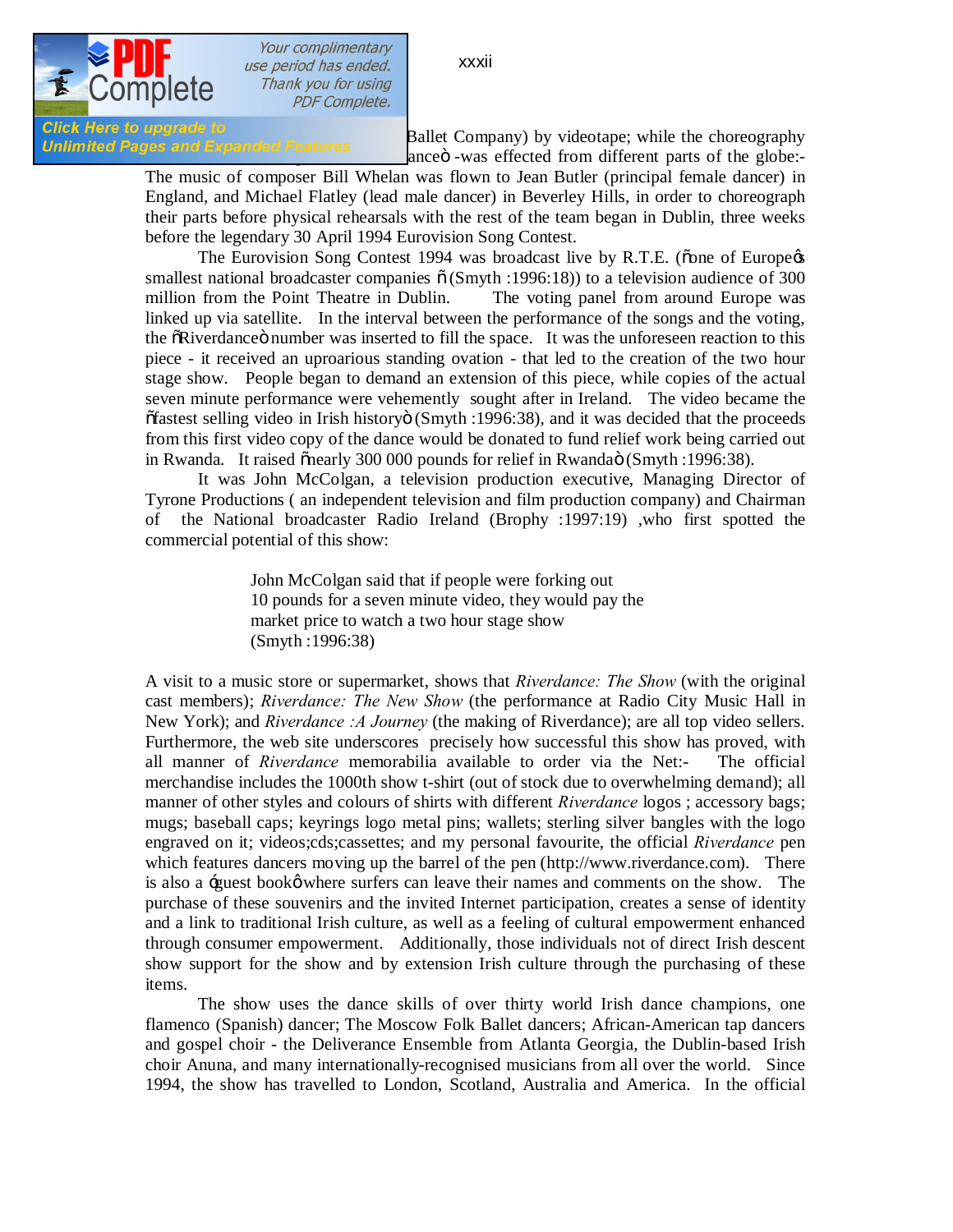

**Unlimited Pages and Expanded Features** 

Your complimentary use period has ended. Thank you for using **PDF Complete.** 

xxxiii

*Rick Here to upgrade to*<br>*Rights that Range and Expended Features Story* Seamus Og Se who runs an Irish Dance School is

It took *Riverdance*, albeit presented and packaged in a new and exciting format, to awaken the people of Ireland to the rich heritage of our traditional dance. Perhaps, too, it has shown that innovation and imagination need not damage a living tradition but can actually enhance it (15)

However, while the theme of this show has universal stories of cultural celebration and suffering, it is the media that have  $\pm$ made $\phi$  this show. Through concentration on the dancers $\phi$ personal lives and the in-fighting, the cast have been raised to the levels of celebrity star status:

> The Sun shone throughout August and the country basked in its second summer of peace. *Riverdance* was the only show in town for newspapers denied their dramatic staple of politics and courts, and the gossip columnists treated its principal dancers as international stars. There were pictures of *Riverdance* people doing mundane chores, with every utterance of the principals reported in large type. Some stories homed in on Michael Flatley personal life and his excursions to fashionable nightclubs; others told of his irritation with co-star Jean Butler. Flatley was said to be unhappy (Smyth :1996:63-64).

Additionally, suggestions on radio talk shows that *Riverdance* tickets would make fantastic Christmas gifts caused ticket sales to soar:-  $\tilde{o}(I)$ t seemed that everybody, and their mother, got a present of *Riverdance* tickets for Christmas 1994 $\ddot{\text{o}}$  (Smyth :1996:46). In South, Africa, we were first introduced to *Riverdance* through television pay channel M-Net<sub><sup>®</sub></sup> broadcast of</sub> the Royal Variety Show 1994, at which the  $\delta$ Riverdance $\ddot{o}$  sequence was performed.

Thematically, the show draws on Irish mythology, and celebrates the seasons and the natural elements of earth, fire and water.  $\ddot{\text{o}}$ Riverdance $\ddot{\text{o}}$ 

> from which the whole show emerged, opens with : Cloudsong where the spirit of the Riverwoman is summoned up by song and called onto land to awaken the earth, symbolised by the hard-shoe routine of  $\pm$ arthriseg which leads to  $\pm$ *Riverdance* itself where earth and water come together, bringing the first half of the show to a close in a spectacular climax (Smyth :1996:88).

Act 1 deals primarily with Celtic mythical history, while Act 2 grapples with the trauma of familial separation through forced emigrations and poverty, where many Irish came to rest in the New World of nineteenth century America. In this second section, there is the meeting of the diverse cultures who historically sought refuge in the New World. In a dance dialogue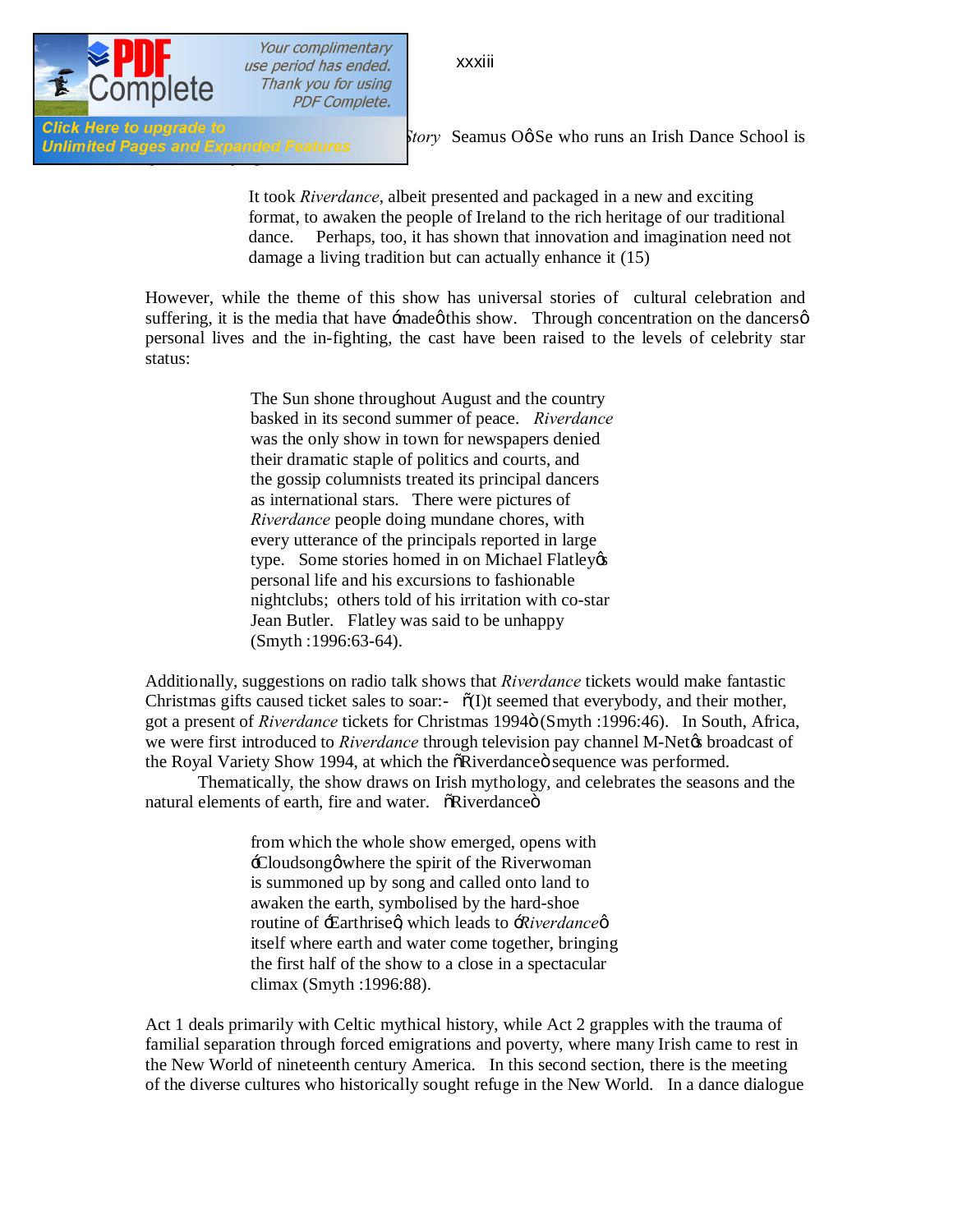

xxxiv

Click Here to upgrade to<br>
Unlimited Pages and Expanded Features e of  $\ddot{\text{o}}$  contentity (Smyth :1996:88) and cultural rn from each others dance styles:

> Two exciting young dancers, Tarik Winston and Nick Holmes joined the company to beef up the New World sequences and it was obvious from the first rehearsal that they were showstoppers. -Trading Tapsø featured another world champion, Colin Dunne, who later became the principal male dancer, pitting his virtuoso steps against the astonishing tap-dancing skills of Tarik Winston. Bill Whelan came up with a fascinating blend of American swing and Irish music that flirted effortlessly between two traditions, integrating the intricate dance steps of both cultures, seamlesslyí Choreographed by Dunne and Winston themselves, it was a competition between two world-class dancers tapping their way across the stage, each urging the other to faster and more

daring routines, i. pit(ting) their wits and barter(ing) their different skills in a dazzling display of contemporary and traditional dance (Smyth :1996:64-90).

The final piece in *Riverdance*,  $\delta$ Riverdance Internationalo, showcases the dance, music and songs from the entire cast. It represents the  $\delta$ the journey's end when the circle is completed and the island of Ireland assumes its place in the worldö (Smyth :1996:90). The feeling gained from this finale number is that Irish people can take pride in their cultural artistry and traditions: "Every generation has to find a new way to express an old idea. *Riverdance* is explaining a people to themselves. It is part of a new confidence for us to express our music and culture in a new wayö (Smyth : 1996:90).

#### **CONCLUSION**

Does the development of the media merely seal the coffin of a traditional way of life whose fate was already decided by the transformative impact of modernity? (Thompson :1993:178).

In the case of traditional Irish dance, I think that it is safe to say that the media to coverage of the *Riverdance* Irish dance show, and its circulation as a video, has only contributed positively to a show which can stand on its own as a showcase of cultural innovation and performance skill. An Internet site on traditional Irish dance points to this mode of entry into Irish culture in its opening sentence:  $\delta$ Many people today have been introduced to Irish dance through stage productions such as *Riverdance* $\ddot{\text{o}}$ 

(http://www.inx.net/~mardidom/rcidance.htm). With the shifting of geographical boundaries, and the inevitable  $\delta$  encounters with the -alien  $\delta$  and the -exotic  $\delta$  (Robins :1991:32), there can be no doubt that traditions are more vulnerable than ever before in the past. If theatre critics had given *Riverdance : The Show* adverse criticism, it could have been quite possible that the Show might have bombed rendering traditional Irish dance fairly insular. Videos of the shows bring the Irish traditions into an ever more accessible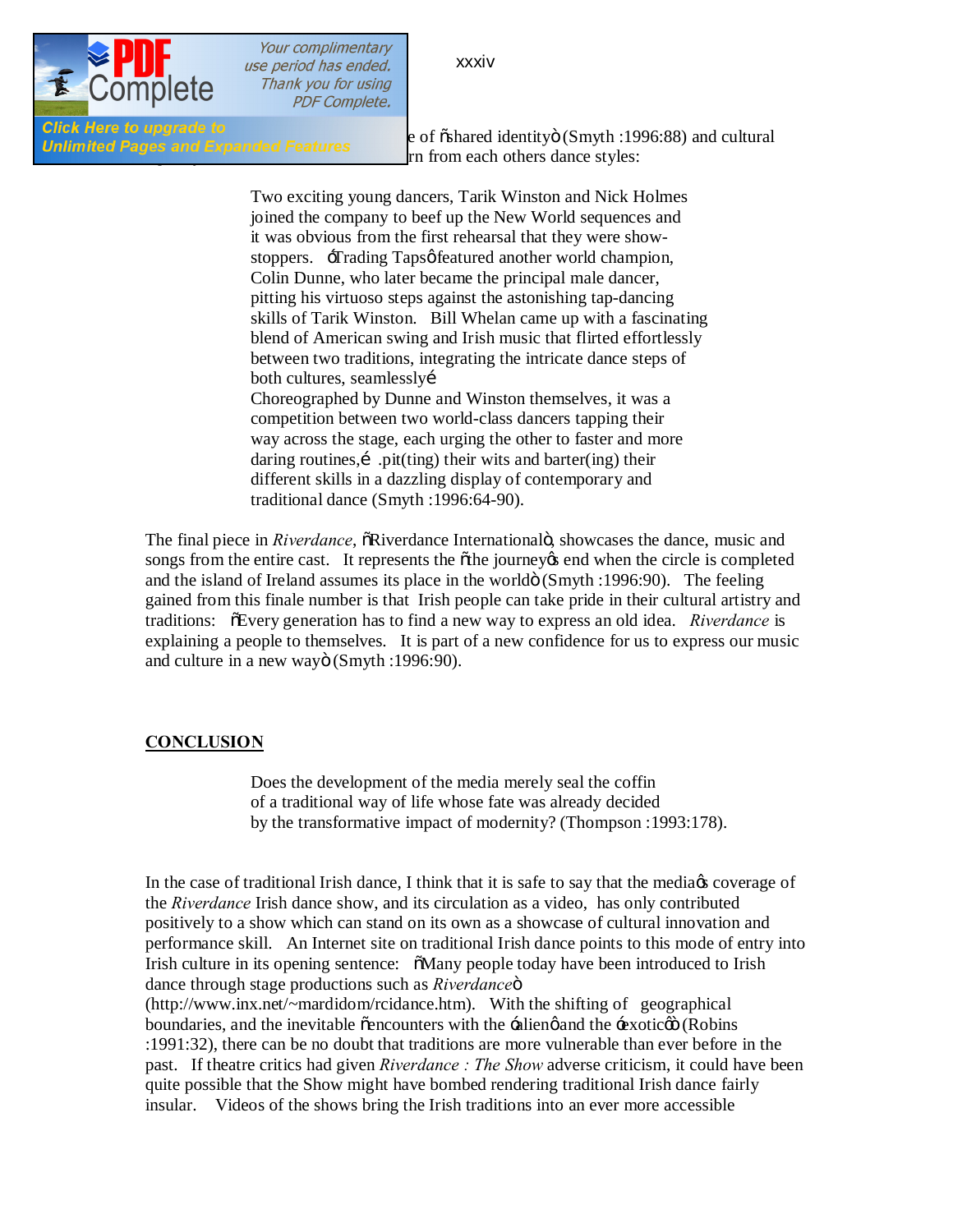

xxxv

**Click Here to upgrade to**<br> **Unlimited Pages and Expanded Features** the with its merchandise fosters a sense of heightened<br>
Litterature of the Litterature of the Litterature of the Litterature of the Litterature of the Lit aditional dance style. And again, those who buy the

show memorabilia, profess their approval of the show and by extension, Irish culture. The exhibition of this traditional dance has an additional effect of encouraging other cultures to resurrect their forgotten traditional practices. The contact between traditions brought about by globalisation, can serve to strengthen their desire for retention, and encourage the innovation, creativity, and reshaping, that is needed to keep them useful and functioning into another era. Pupils who attend my Highland dance classes and not my Irish ones - I have pupils who study both styles - often give as their reasons for study that they are of Scottish descent and want to keep to their  $\div$  own $\phi$  tradition. Comments such as these, would seem to support the quotation cited earlier by John Thompson (1993), that in an era of globalisation, there occurs unavoidable cultural encounters, that serve to heighten differences and thereby support cultural forms, while even negative media coverage of a tradition can ironically present a new reason for communities to rally round and protect their traditions rather than allow them to be discontinued throughj loss of confidence and cultural pride:

> The strength of local culture thus does not necessarily diminish as the locality becomes increasingly precarious: quite often the reverse seems to be the case when the maintenance of the culture becomes the raison døetre of the peripheral community (Cohen :1982:6-7).

The reasons for the continuation of any one tradition are numerous. The social disruption inflicted on traditional society by Modernity, and Postmodernity with its fragmentation and collapse of grand narratives, relativism, and exposure of the contingency of truth, provides sufficient cause for any one person to seek refuge in the past - in traditions owhich provide a foothold in the world (Thompson :1993:193). However, why they have resurfaced has not really been my main concern here. Rather, like Thompson, I have tried to understand the way that the media affects their existence. In view of the work of Thompson and even the narrow, yet not necessarily completely invalid work of Daniel Lerner, I can only concur with Thompsongs assessment of the  $\pm$ wo-fold $\phi$  nature of the mediags contact with tradition. Cases need to be examined individually. General, sweeping statements that attempt to standardise the effect of the media on any social form, can not be made:- Human reaction and evolution is always uncertain, always ready to spring a surprise, just when one thinks that it has been finally tagged.

#### **References**

Brophy, E (1997) "Brophy, E (1997) "Beyond Words - The Story of Riverdance" in *Riverdance - The Show*  Official Programme Cohen, Anthony P. (1982) *Belonging: Identity And Social Organisation In British Rural Cultures* Manchester: Manchester University Press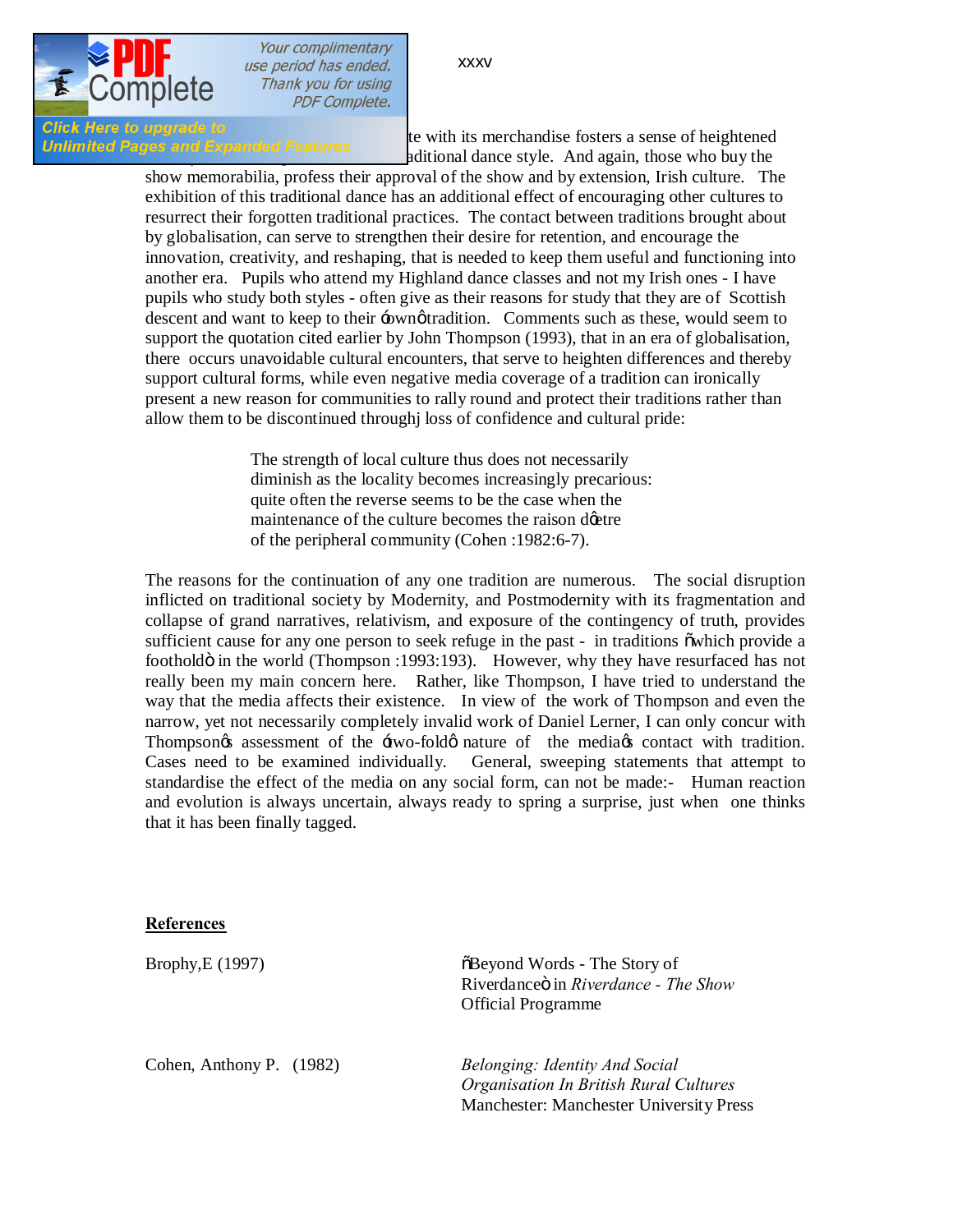

xxxvi

**Click Here to upgrade to Unlimited Pages and Expanded Features**<br> *Enterprise And Heritage: Cross* 

*Currents of National Culture:* London: Routledge

dgAgostino, P. and Tafler, D. (1993) <sup>6</sup>The Techno/Cultural Interface in *Arts and Cyberculture: Media and Information* Australia No 69 (August)

Feaster, Felicia (1993) <sup>6</sup>Montage in *Jump Cut* no.38

Frederick, Howard (1993) <sup>6</sup>Communication, Information And New World Ordersö in Belmont, C.A. *Global Communication And International Relations,* Wadsworth

Hansen, C., Needham, C., and "
openography, Ethnography and the Nichols, B. (1991) Discourses of Powerö in Nichols, B.: *Representing Reality,* Indianapolis: Indianapolis University Press

Hewlett, Jamie (1996) <sup>6</sup> 6Get The Freebies in *The Face* (October), London: ABC Consumer Press

Hobsbawm, Eric and *The Invention of Tradition,* Cambridge: Ranger, Terence (1994) Cambridge University Press

Hooper, Mark (1997) <sup>"</sup>
GCatalogue Of Horrors" in *The Face* (February), London: ABC Consumer Press

Jones, Steven G. (1995) *Cybersociety: Computer Mediated Communication And Community,* United Kingdom: Sage Publications

Kraus, R. and Chapman, S. (1981) *History Of The Dance In Art And Education,* London: Prentice-Hall International Inc

Lerner, D (1958) *Passing Of Traditional Society: Modernization In The Middle East,* New York: Free Press

Lyon, David (1994) *Post Modernity,* Buckingham: Open University Press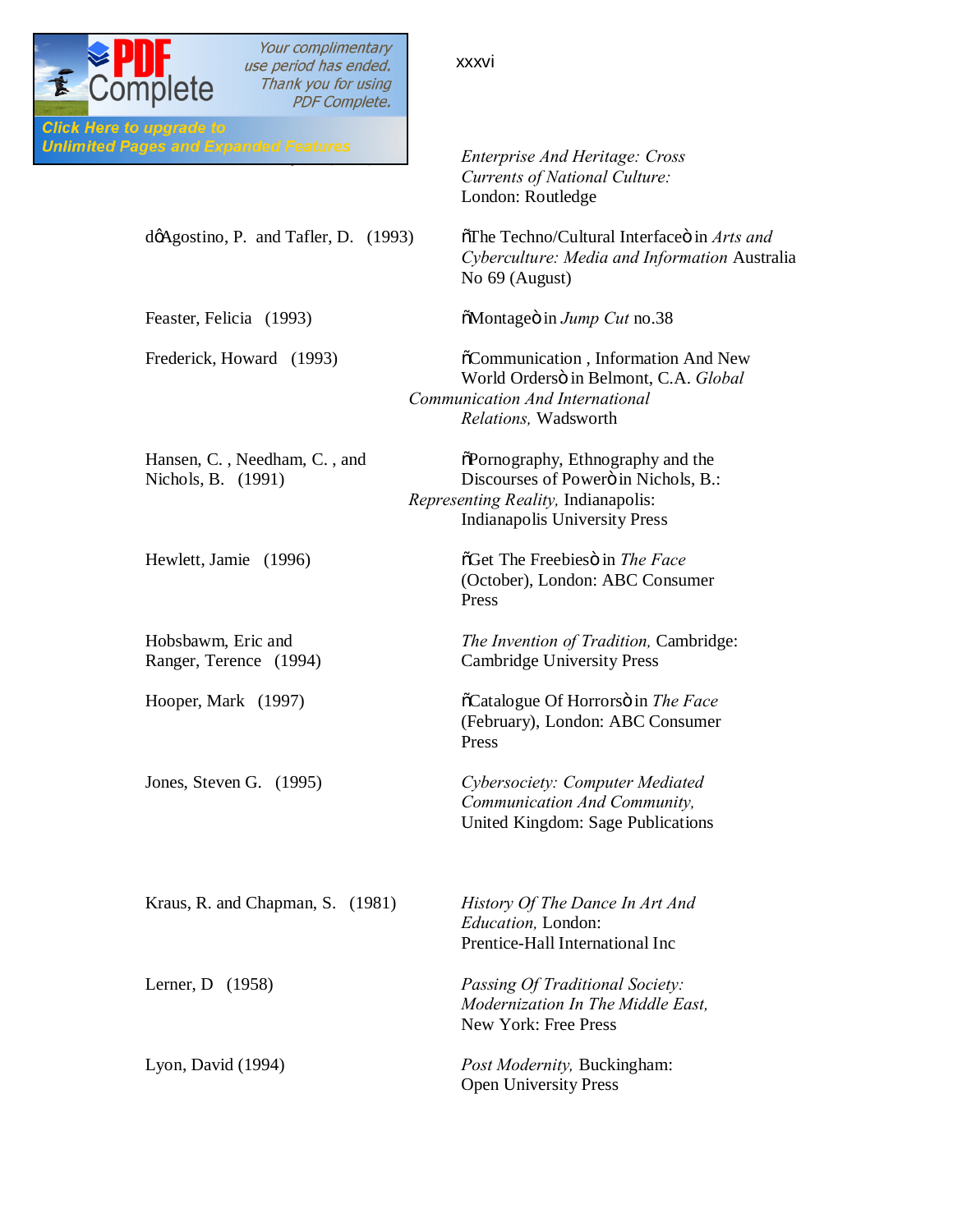

xxxvii

| fere to upgrade to<br><b>ted Pages and Expanded Features</b> | Communication For Development In The<br>Third World, London: Sage                                                                                                                                                               |
|--------------------------------------------------------------|---------------------------------------------------------------------------------------------------------------------------------------------------------------------------------------------------------------------------------|
| Ness, Sally Ann (1992)                                       | Body Movement in Culture: Kinesthetic<br>And Visual Symbolism in a Philippine<br>Community, United States of America:<br>University of Pennsylvania Press                                                                       |
| Robins, Kevin (1991)                                         | öTradition And Translation: National<br>Culture In Itos Global Contextö in<br>Corner, J. and Harvey, S. Enterprise and<br>Heritage: Crosscurrents of National<br>Culture, London: Routledge                                     |
| Servaes, J. (1991)                                           | õToward A New Perspective For<br>Communication And Developmentö in<br>Casuit, F. Communication In<br>Development, New Jersey:<br><b>Ablex Publishing Corporation</b>                                                            |
| Servaes, J. (1995)                                           | Communication In Development, New<br>Jersey: Ablex Publishing Corporation                                                                                                                                                       |
| Smith, Guy (1997)                                            | Death to the Pixies $\odot$ 4AD                                                                                                                                                                                                 |
| Smyth, Sam (1996)                                            | <i>Riverdance: The Story: Great Britain:</i><br>Andre Deutsch                                                                                                                                                                   |
| Taylor, Mark C. and<br>Saarinen Esa (1994)                   | Media Philosophy, USA and Canada:<br>Routledge                                                                                                                                                                                  |
| Thompson, J. (1993)                                          | The Media In Modernity, Great Britain:<br><b>Polity Press</b>                                                                                                                                                                   |
| Tomaselli, Ruth (1994)                                       | öThe Mediazation of Culture: John<br>Thompson and the vision of public<br>service broadcastingö in S.-Afr.Tydskr.<br>Wysb.1994, 13(3)                                                                                           |
| White, R.A. (1994)                                           | õThe Conditions For Cultural<br><b>Negotiation Among Religious Ethnic</b><br>Groupsö. Paper presented at the<br>Conference on Ethno-religious National<br>Conflicts And Communication,<br>Rome, Italy: The Gregorian University |